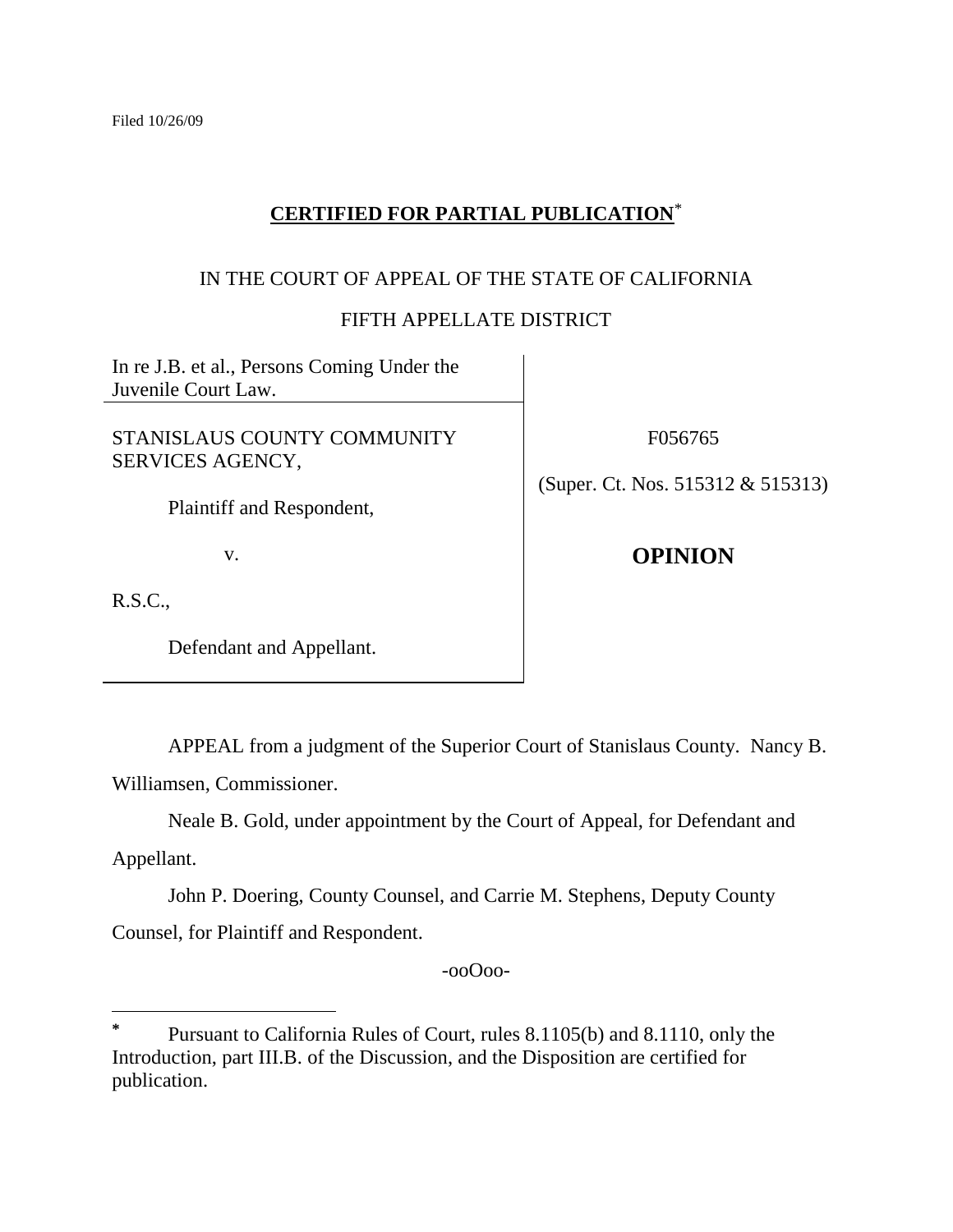#### **INTRODUCTION**

Appellant R.S.C. (Mother) appeals from the jurisdictional findings and dispositional orders of the juvenile court regarding her two children, 16-year-old J.B. (J.) and 12-year-old L.K. (L.). Mother contends there was insufficient evidence to support the jurisdictional findings and the orders removing the children from her custody. We will affirm.

In the published portion of this opinion, we hold that a finding under Welfare and Institutions Code section 361, subdivision  $(c)(6)$ , which must be supported by expert testimony—that continued custody of the child by the parent or Indian custodian is likely to result in serious emotional or physical damage to the child—is *not* required when an Indian child is removed from the custody of one parent and placed with the other parent.

# **PROCEDURAL AND FACTUAL SUMMARY**\*

On September 5, 2008, the Stanislaus County Community Services Agency (the Agency) received a referral regarding the children because L. reported that she, J. and Mother were homeless and L. did not feel safe where they were staying.

When the social worker interviewed J., he was wearing dirty clothes and appeared not to have showered in some time. J. said he and his family had been living in an apartment complex for two weeks. Mother was trying to get into a clean and sober house and the family received food and clothing from the Salvation Army.

When the social worker interviewed L., she explained that J. was lying about their circumstances because Mother had told them to lie so nothing would happen to them. In fact, they were not living in an apartment complex. They were sleeping on the streets in

**<sup>1</sup>** All statutory references are to the Welfare and Institutions Code unless otherwise noted.

**<sup>\*</sup>** See footnote, *ante*, page 1. The facts of the case are irrelevant to the legal issue addressed in the published portion of this opinion and we omit them for brevity.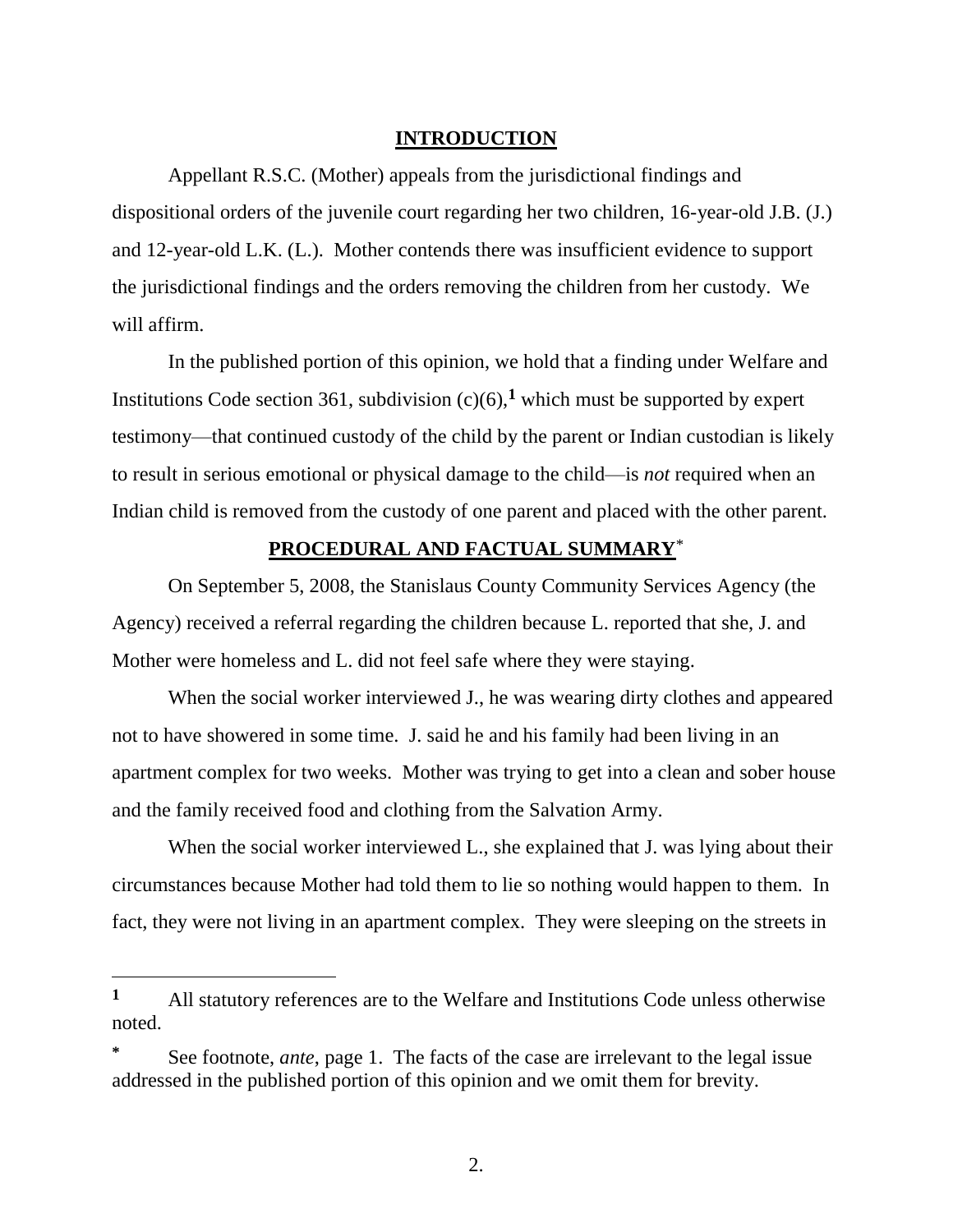a lot near a supply store. About two days each week, they slept in a trailer behind a used car lot, where L. was afraid a certain man would come into the trailer and rape her and Mother. L. said she was always scared at night because they were on the streets; she never felt safe with Mother because of their living situation. According to L., they had been homeless for about three and one-half years. L. requested that she be removed from Mother's care.

L. also reported that Mother and her boyfriend smoked marijuana and drank alcohol every day, and used the substances in front of L. and J. Mother would roll the marijuana and smoke it from a pipe. Mother received welfare money, but spent it on her boyfriend and drugs. L. and J. did not have enough clothes and they had to wear the same clothes to school every day. Occasionally, Mother would buy them food from a taco truck, but they usually ate at a shelter.

When the social worker interviewed Mother, she denied neglecting the children's needs. She said they had a place to sleep every night in a friend"s trailer. The children had clothes, food, showers and everything they needed. She denied that the family was sleeping in a lot and she denied using drugs. She said she wanted to go into a clean and sober home because she had been drinking more alcohol lately. She said J. functioned at the level of an eight-year-old.

On September 10, 2008, the children were detained and placed in temporary foster care.

On September 12, 2008, the social worker interviewed L."s father (Father). He reported having a history of substance abuse. In the past, he and Mother used methamphetamine and marijuana together. He had been incarcerated in a drug treatment program for about one year in 2007, and had entered a residential program when he was released in December 2007. After that, he entered a clean and sober program, which he completed in March 2008. He said he had been drug free for several years.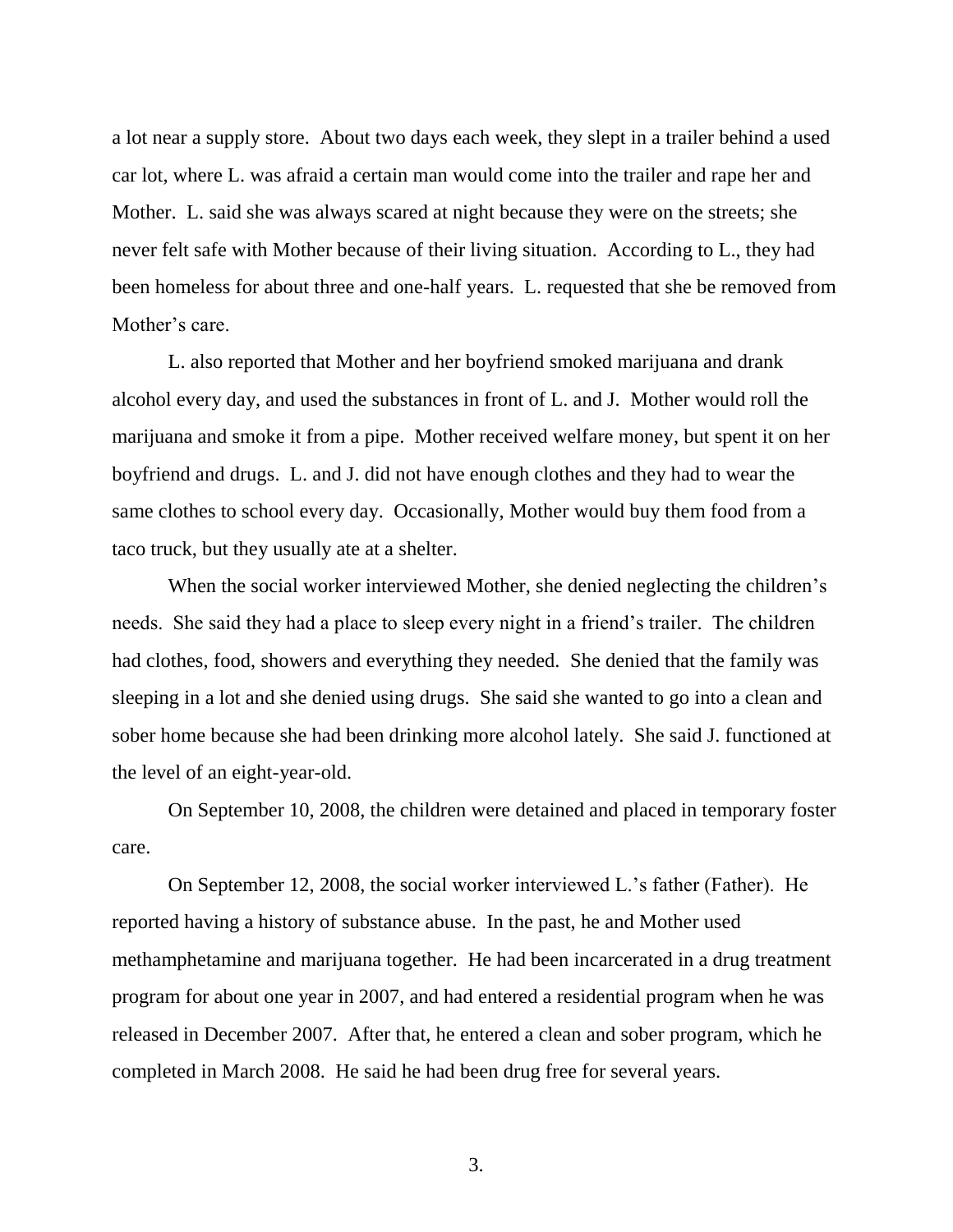Father stated that he would have been more involved in L."s life if Mother had not kept L. from him. Father had known his current wife for about six years and they had been married for two years. They lived with the wife's two children in the wife's parents' home.

On September 12, 2008, the Agency filed a petition pursuant to section 300, subdivision (b), alleging that J. and L. were at substantial risk of serious physical harm due to Mother's failure to protect them; her failure to provide them with adequate food, clothing, shelter or medical treatment; and her inability to provide regular care for them due to her mental illness and substance abuse.

On September 15, 2008, the juvenile court held a detention hearing. Father stated that L. previously had lived with him, but Mother took her away and he did not know where they went. Father requested custody of L. He said he was in the position to care for her and was ready to parent her. He had gone through drug treatment and had been clean and sober for three years. Although Mother objected to L."s placement with Father, the court stated that the Agency had not identified a substantial risk of detriment if L. were placed with Father. The court removed L. from Mother's custody and placed her with her father (Father). Because Father was a registered member of an Indian tribe, the court ordered notice be given pursuant to the Indian Child Welfare Act (ICWA; 25 U.S.C. § 1901 et seq.).

The same day, Father met with Camera Bonsack for a substance abuse assessment. Father denied using drugs, but tested positive for methamphetamine and marijuana. He admitted eating a marijuana brownie, but still denied using methamphetamine.

On September 17, 2008, Father met with the social worker to provide an explanation for his positive methamphetamine test. He explained that he accidentally sat in some kind of white powder at a restaurant. He tasted it and realized it was a drug.

On September 18, 2008, Father tested positive for methamphetamine again.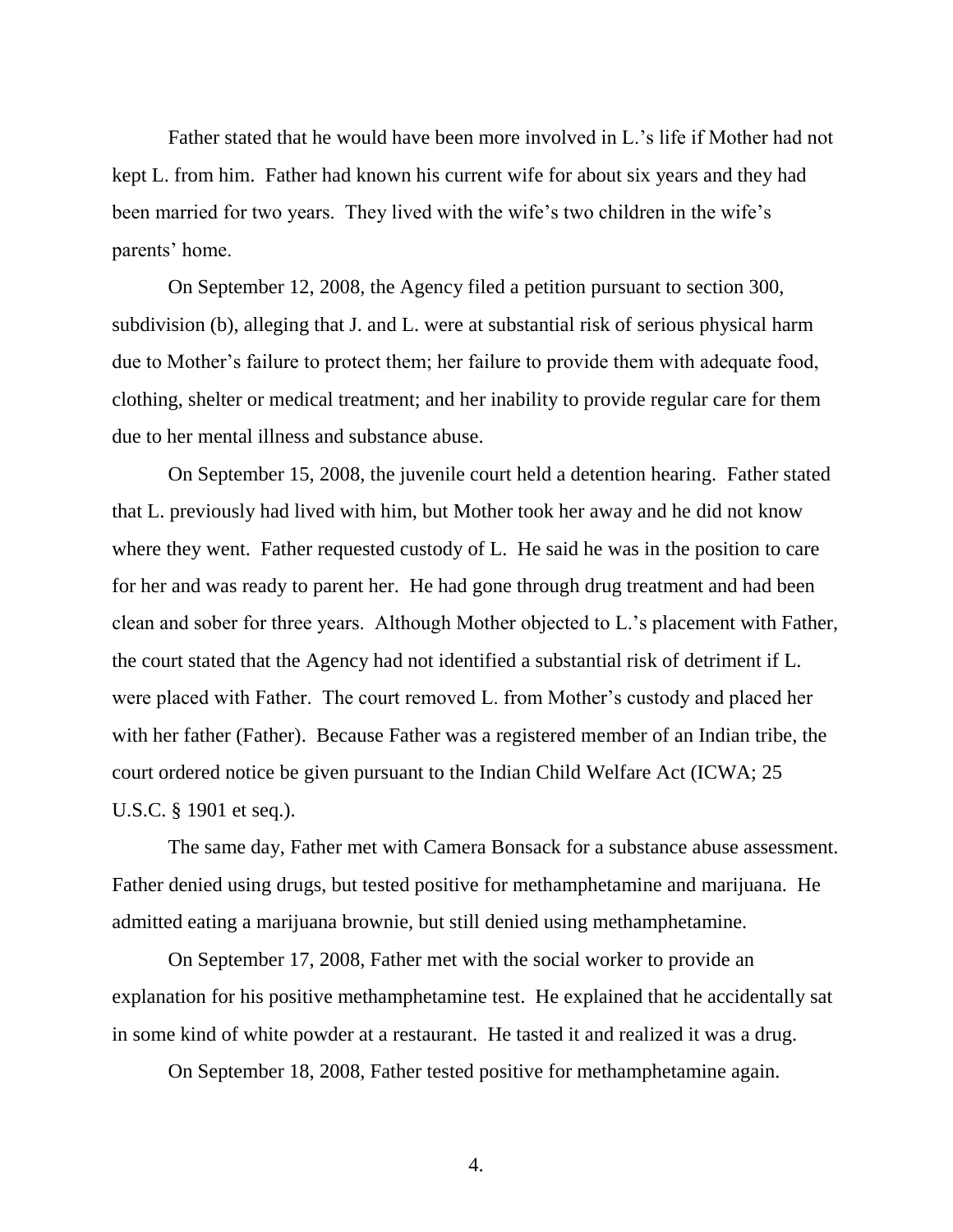On September 29, 2008, Father met with Bonsack. This time, he admitted he had relapsed and was using methamphetamine. He was referred to a residential treatment program.

On October 9, 2008, the Agency filed a first amended petition.

On October 16, 2008, the juvenile court held the jurisdictional/dispositional hearing. Mother testified that on September 5, 2008, she was homeless. She did smoke marijuana and drink beer about once a week, but not to inebriation and only when the children were in the library. She did not use the substances in front of them and they were not affected. Although Mother had been employed for about 10 years, she had been homeless since about 2003 or 2004 when she lost her parents. But her homelessness had never prevented her from feeding the children or providing them clothing. They had never been in physical danger as a result of their homelessness. Mother provided food and shelter for them and they continued to attend school regularly. They never went without food. They had clean clothes to wear every two days, and they were able to shower two or three times per week. They received medical care through Medi-Cal.

Mother explained that she used her money to pay for hotel rooms for the first two weeks of the month. Then she and the children would find shelter somewhere else. For about one week of every month, they stayed in a trailer in a car lot. The night watchman who stayed in the trailer allowed them to sleep there. The remaining week, they usually stayed with friends. They could stay at the Gospel Mission for 30 days in a row, after which they could not return for 30 days. J., however, was too old to stay at the Gospel Mission, so when Mother and L. stayed there, J. stayed in the trailer. Mother explained that "there were places [she] could keep [J.]" so she and L. could stay at the Gospel Mission.

Mother admitted she had mental health issues, including depression, agoraphobia, panic attacks and anxiety attacks. She was attempting to get into a program to address those issues.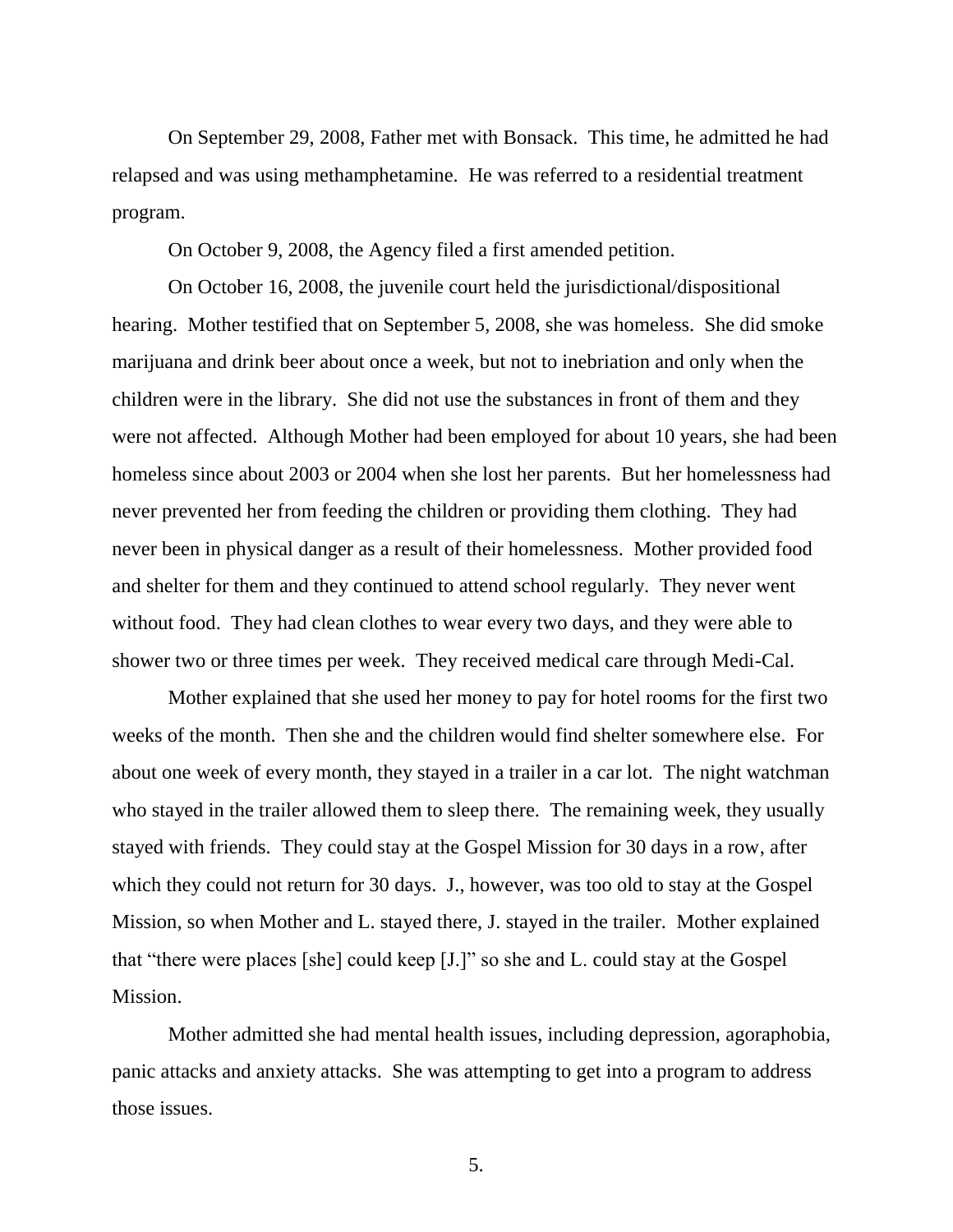Mother said she was no longer using drugs. Her first drug test after the children were detained was positive for marijuana, but the second test was negative for all drugs.

Mother disagreed with the Agency"s recommendation to place L. with Father and thought L. should be placed with her.

On cross-examination, Mother explained that although she wanted L. back in her custody, she was not ready because she was still homeless and because she and L. required mother-daughter counseling. In Mother"s opinion, there were many things she and L. had to work out and "it might not be in either one of [their] best interests to be together today."

Mother had once rented an apartment, but the atmosphere, including the cockroaches, made her ill. The friends that she and the children stayed with still lived in that apartment building. Mother refused to name the friends. Mother could not rent another apartment because she had been evicted from apartments three times.

Mother said the trailer they stayed in did not initially have running water and toilet facilities, but it did now. She refused to name the person with whom they stayed in the trailer because she did not want him to lose his job.

Mother washed the family"s clothes at the Salvation Army Shelter and she and the children took showers at a friend"s home. The children had not seen a dentist in three years.

Mother received money for the children from TANF (Temporary Assistance for Needy Families) and she received food stamps for all three of them. Since the children had been removed, she no longer received any money. Mother inherited about \$98,000 in 2004 when her parents died, but she spent the money on vehicles, clothes and "silly things." She was grieving and was not in the right state of mind. The loss of her parents affected her and the children horribly. The children missed school because of their grief.

Mother explained that she did not spend money on marijuana but just shared what other people offered her. She refused to identify the people with whom she smoked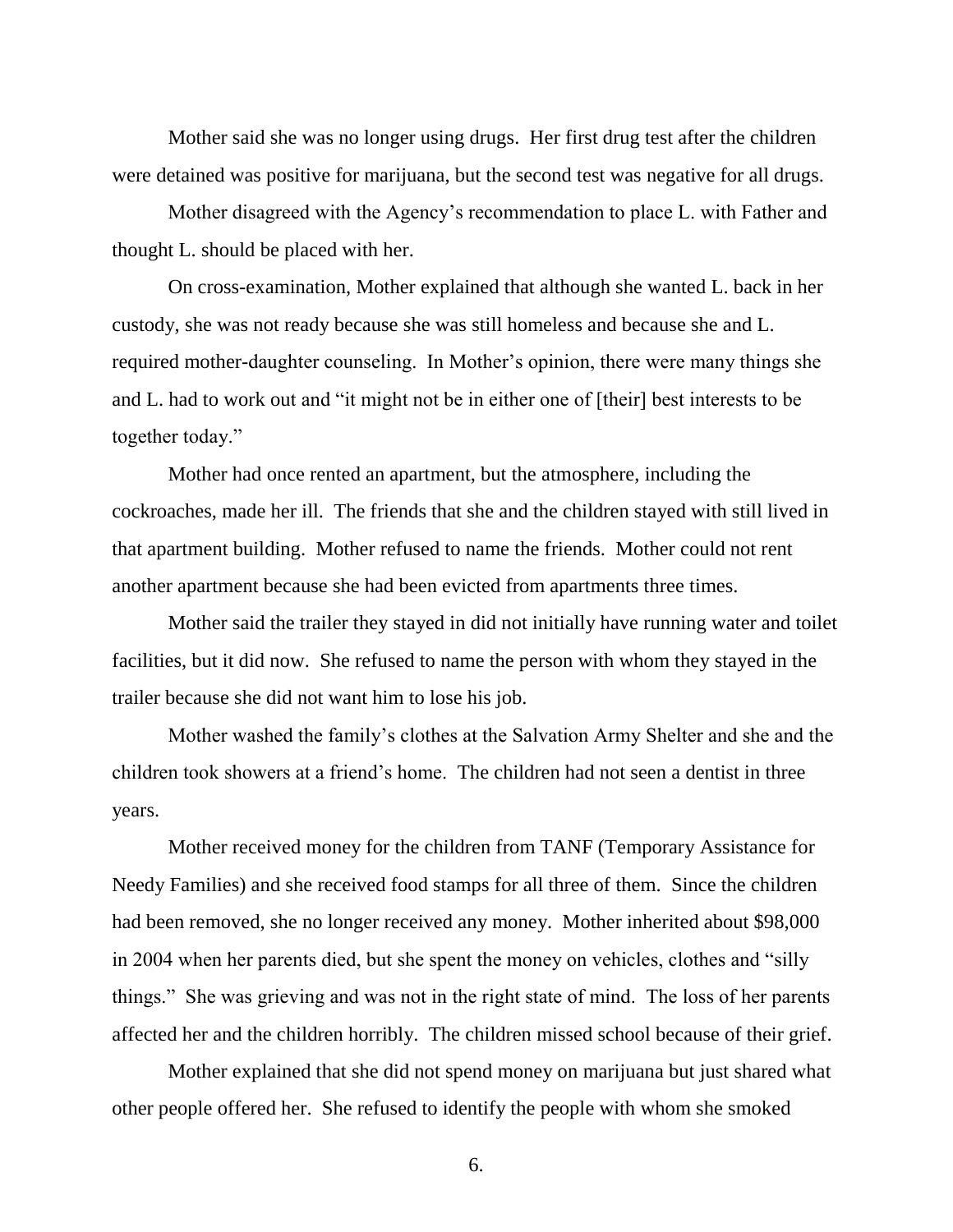marijuana. She also got beer from homeless friends. Mother did not believe she currently had a substance abuse problem; she was able to abstain. Mother said she had not used marijuana for 30 days. She had not used it since her children had been detained. In the past, the children would ask her about the marijuana smell on her person. They would ask her what she had been smoking.

Since the children"s detention, Mother had been visiting the children every week and she thought the visits had gone well. She was not surprised, however, that L. reported the visits had not gone well at all. L. thought Mother ignored her and "talk[ed] bad about her" to J. in her presence. Mother explained that L. had not been very nice to her on the first visit, so she did ignore her. But she did not use one child to get to the other one.

J. testified that Mother never drank or was inebriated in his presence. He did not feel unsafe when he was living with Mother. He attended school, was always fed, had clean clothes and was able to take showers two or three times per week.

On cross-examination, J. testified he was in special education classes in high school. After school, he would take the bus to the library. Mother would be across the street in the Rose Garden. J. stayed at the library until it was time to walk to the Gospel Mission for devotions and dinner. About 50 percent of the time, he walked there alone.

J. said he took showers at friends" homes. He did not know where the friends lived and he was not supposed to reveal their names. Mother told him not to talk about it.

After J. turned 13 years old, he was no longer allowed to stay overnight at the Gospel Mission. He stayed at the Hutton House, and recently he stayed in the trailer with the night watchman about three weeks out of the month. Sometimes Mother would rent a hotel room and sometimes they would stay with friends in their former apartment building. Counsel asked J., "The man that lives in the trailer, is his name Jarrell?" J. did not answer. Counsel asked J. if that was a question he was not supposed to answer, and J.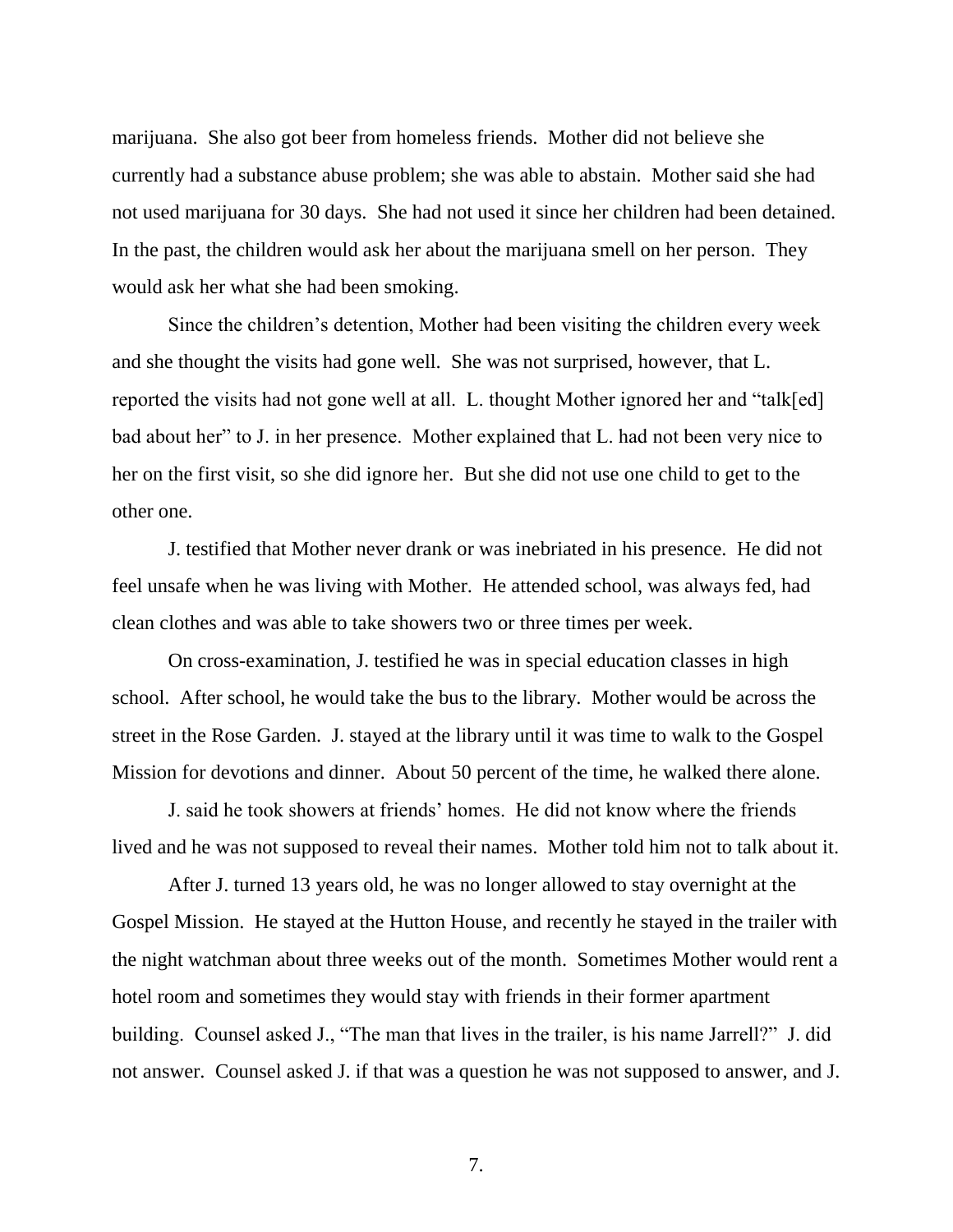said, "Yeah, exactly." But J. said he knew the person counsel was talking about. The person was someone who helped take care of J. and lived with him in the trailer.

J. said he had clean clothes every day. Mother washed their clothes at the Salvation Army about three times per week. J. never had trouble at school because of dirty clothes. J. agreed that when the social worker detained him, it appeared that he had not showered or worn clean clothes in a while. He also agreed that when he and L. were detained, they had only the clothes they were wearing. They did have other clothes somewhere else, but he was not allowed to say where. The clothes were kept at the same place that they washed their clothes.

J. knew the smell of marijuana and had smelled it on Mother, but the smell did not make him think Mother was smoking marijuana. When J. smelled marijuana on Mother"s clothing, he did not know where she had picked up the smell. Mother never told him where it came from and he did not think about it. Mother"s boyfriend, Jeff, did not smoke marijuana or drink alcohol around J. and L., and he did not live with them in the trailer. When counsel asked J. what Jeff did with them, J. answered that he was not allowed to answer that. He was not allowed to talk about Jarrell or Jeff.

J. said he was telling the truth. He had no idea why L. would say Mother smoked marijuana in their presence. Counsel asked, "So [L.] is lying?" J. did not respond until the court requested an answer. J. said, "Yes, Your Honor. Yes." He said L. was lying about sleeping on the streets and about Jeff"s using drugs in their presence. When counsel asked J. how he knew the smell of marijuana, J. said, "Well, I—" and paused. The court asked him if this was another thing he was not supposed to talk about and he answered, "Yes, Your Honor. I"m sorry."

J. said he was comfortable with his current placement with his father.

On redirect examination, J. said Mother had not specifically told him not to talk about marijuana. He said he was afraid because he thought either Mother or L. would get upset. L. did not like being homeless. It was upsetting to her.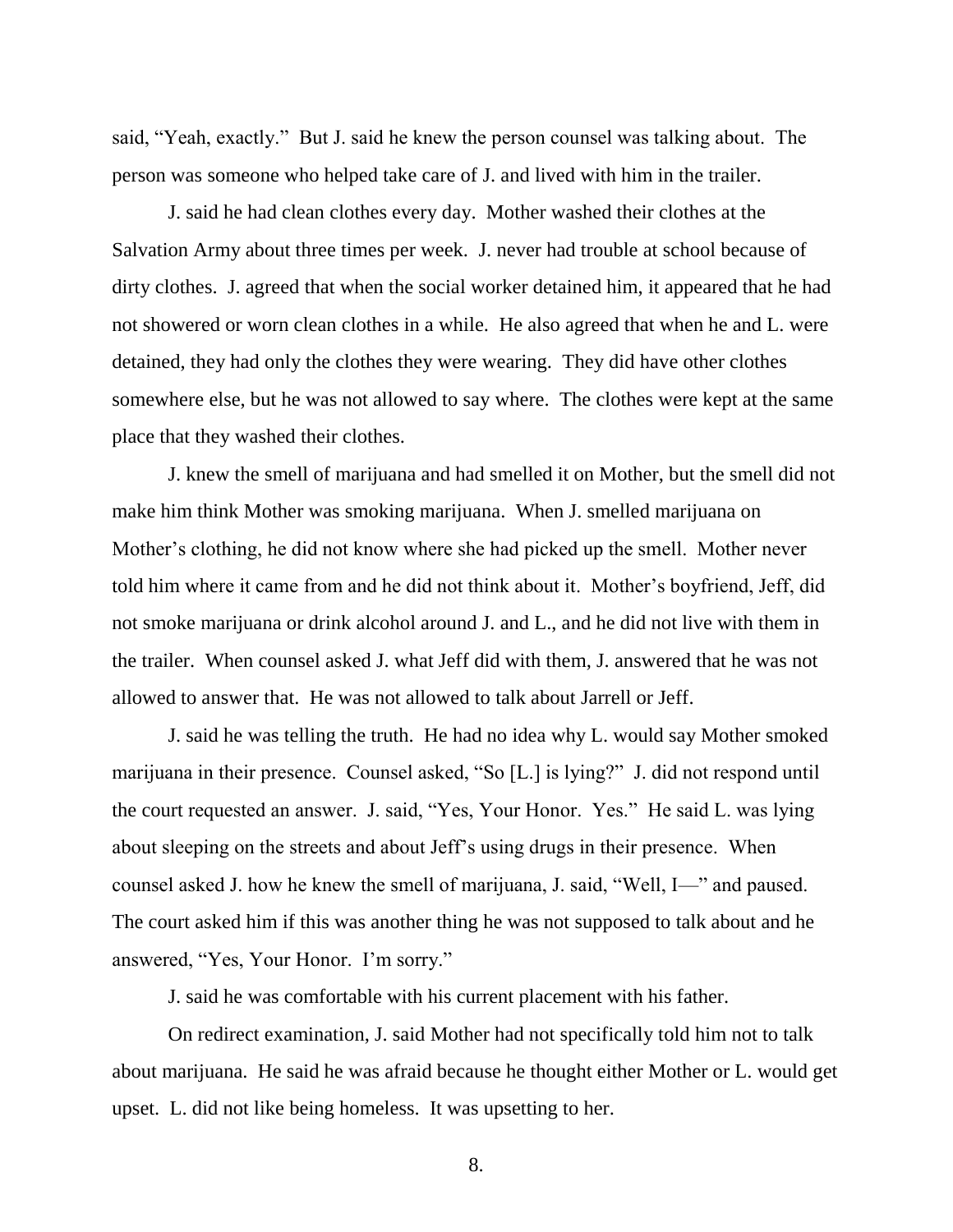Pursuant to an offer of proof, it was established that L. would testify that the statements attributed to her in the social worker"s report were correct. She would testify that she feared Jarrell, the man who lived in the trailer, and that she told this to Mother three or four times.**<sup>2</sup>** L. would also testify that her visits with Mother had not gone well, and that at first Mother ignored her and talked ill about her to J. More recently, Mother made her feel guilty throughout the visits. L. did not wish to continue the visits under these conditions.

The court stated that it found Mother"s testimony not credible and was concerned that Mother was more worried about keeping family secrets than keeping her children safe and demonstrating that they were safe. The court found that Mother's lifestyle, substance abuse and mental health issues posed a significant threat to the children's safety. The court declared both J. and L. dependents of the court, and found by clear and convincing evidence that there would be a significant risk of danger if the children remained in Mother"s custody. The court found that reasonable efforts had been made to prevent the children"s removal. The court placed J. with his father and dismissed jurisdiction over him, and placed L. with Father under a plan of family maintenance.

#### **DISCUSSION**

### **I. Standard of Review**\*

In reviewing the jurisdictional findings and the dispositional orders of the juvenile court, we determine whether any substantial evidence, contradicted or uncontradicted, supports them. (*In re Brison C.* (2000) 81 Cal.App.4th 1373, 1378-1379.) In making this determination, we review the record in the light most favorable to the juvenile court's findings and orders. We draw all reasonable inferences from the evidence to support the

<sup>&</sup>lt;sup>2</sup> This corrected the report's statement that L. was afraid of a homeless man who stayed around the trailer.

**<sup>\*</sup>** See footnote, *ante*, page 1.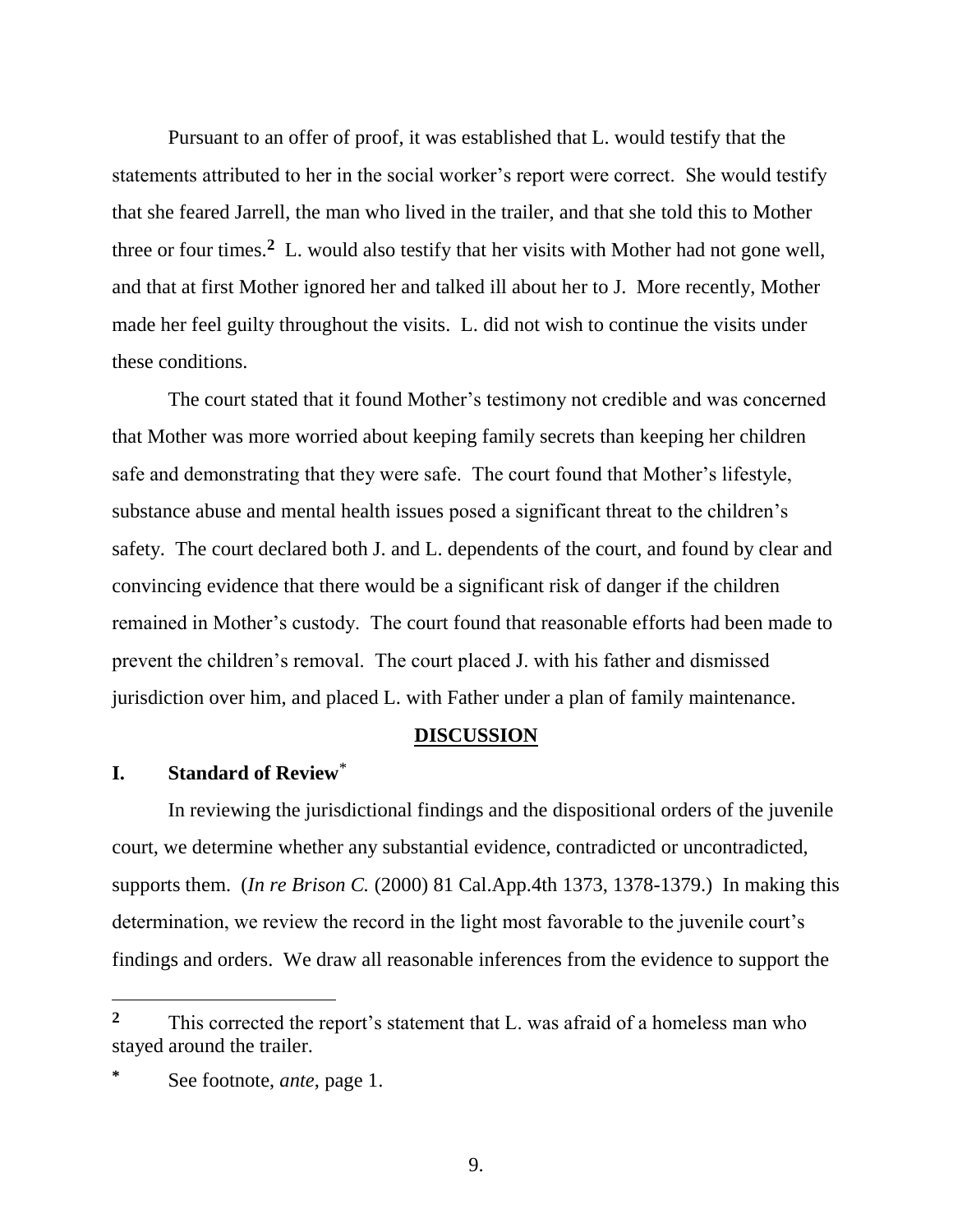findings and orders, and we resolve all conflicts in the evidence and in the reasonable inferences from the evidence in favor of the findings and orders. Issues of fact, weight and credibility are the province of the juvenile court. (*Ibid.*; *In re Shelley J.* (1998) 68 Cal.App.4th 322, 329.) The party challenging the juvenile court's findings or orders has the burden of showing there is no evidence of a sufficiently substantial nature to support them. (*In re L.Y.L.* (2002) 101 Cal.App.4th 942, 947.)

### **II. Jurisdiction**\*

Mother contends the evidence was insufficient to support the juvenile court's jurisdictional findings. She asserts that neither poverty nor unconventional housing caused serious physical harm or a risk of serious physical harm to the children. We conclude sufficient evidence supported the jurisdictional findings.

"At the jurisdictional hearing, the court shall first consider only the question whether the minor is a person described by Section 300. Any legally admissible evidence that is relevant to the circumstances or acts that are alleged to bring the minor within the jurisdiction of the juvenile court is admissible and may be received in evidence. Proof by a preponderance of evidence must be adduced to support a finding that the minor is a person described by Section 300." (§ 355, subd. (a).)

Here, the basis for dependency jurisdiction was an amended allegation under section 300, subdivision (b), which provides that a child may be adjudged a dependent if "[t]he child has suffered, or there is a substantial risk that the child will suffer, serious physical harm or illness, as a result of the failure or inability of his or her parent or guardian to adequately supervise or protect the child …, or by the willful or negligent failure of the parent or guardian to provide the child with adequate food, clothing, shelter, or medical treatment, or by the inability of the parent or guardian to provide regular care for the child due to the parent"s or guardian"s mental illness, developmental disability, or

**<sup>\*</sup>** See footnote, *ante*, page 1.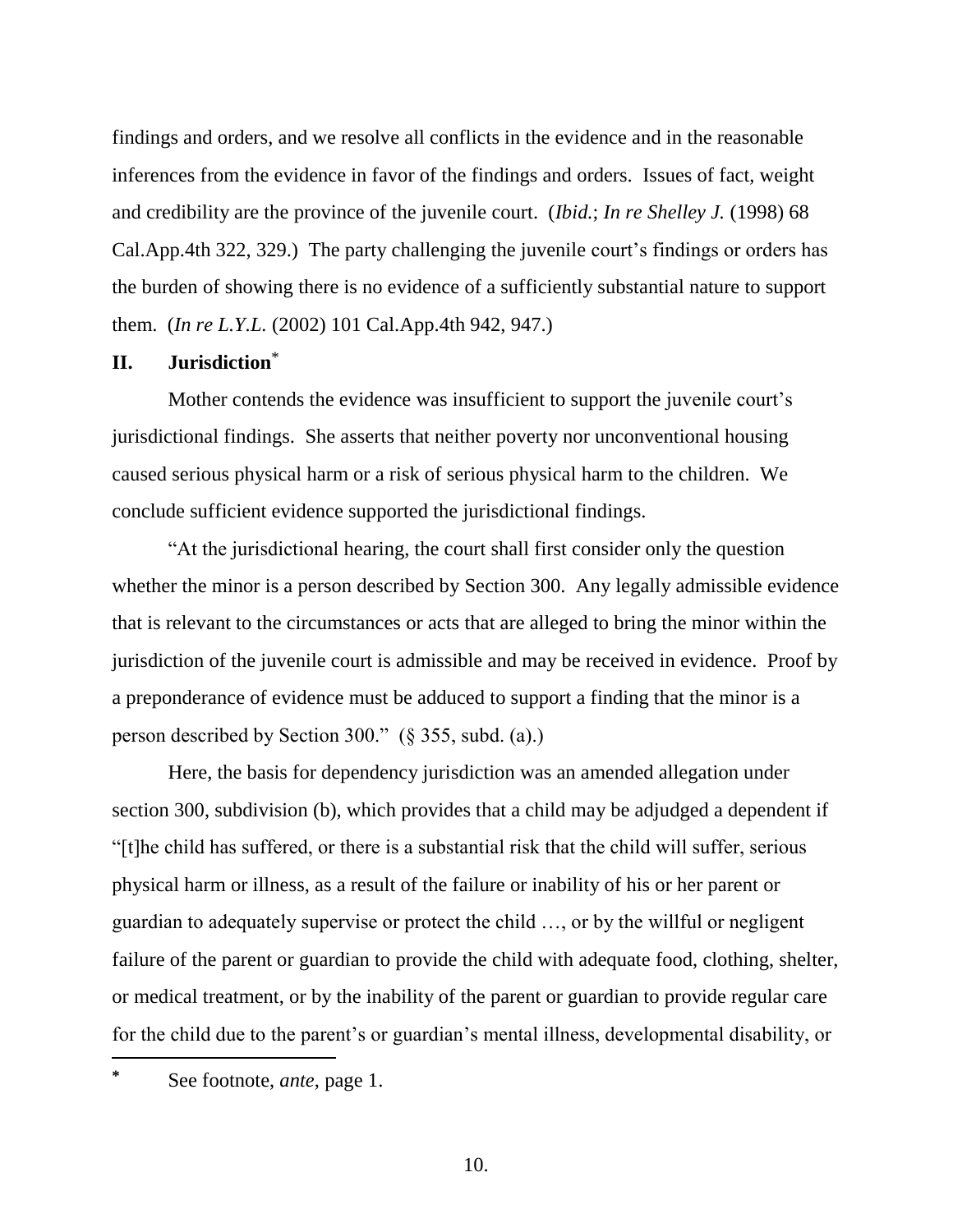substance abuse…. The child shall continue to be a dependent child pursuant to this subdivision only so long as is necessary to protect the child from risk of suffering serious physical harm or illness."

Mother asserts that she was meeting the children"s needs despite their homelessness because the children went to school, had clean clothes to wear, got showers, had food to eat, and stayed in housing rather than on the streets. She claims her marijuana and alcohol use did not affect her ability to provide for the children or keep them reasonably safe.

But Mother cites only to evidence that advances her position, minimizing L."s statements to the contrary and attributing them to L."s "distaste for the family"s lifestyle and their poverty ...." As we have explained, we uphold the juvenile court's orders if substantial evidence, *even if contradicted*, supports them. Here, the risk of harm to both children was plainly established, even if contradicted. The children were living a high-risk lifestyle due to Mother's homelessness, substance abuse and mental health issues. They had been homeless for three and one-half years. L. said she was always scared and never felt safe. She feared being raped by the person with whom they regularly shared sleeping quarters—the same person who was solely responsible for J. when Mother and L. stayed at the Gospel Mission. The children were dirty and they wore dirty clothes. They spent their afternoons alone in the library while Mother smoked marijuana and drank beer in the Rose Garden. J. walked the streets alone between the library and the Gospel Mission so he could eat dinner. Mother squandered the money intended for the children"s care, and refused to reveal the identities of people with whom she associated and entrusted her children. The record established a substantial risk that the children would suffer serious physical harm or illness as a result of Mother"s homeless lifestyle and her failure to protect and provide for the children.

Mother"s urging that we rely on testimony favorable to her position amounts to nothing more than a request that we reweigh the evidence presented in the juvenile court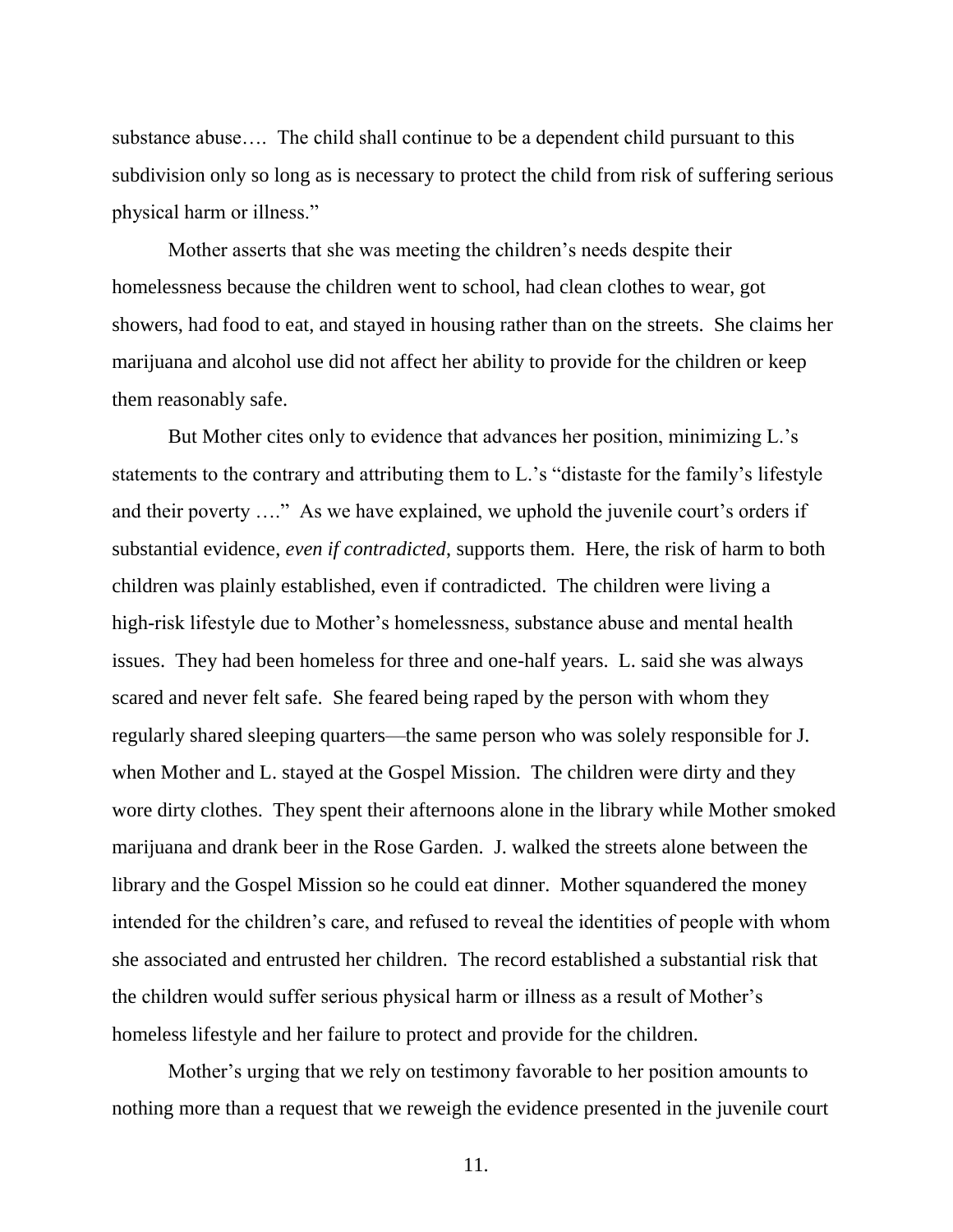and substitute our judgment for that of the juvenile court. This we cannot do. (*In re Laura F.* (1983) 33 Cal.3d 826, 833.) Instead, we must defer to the juvenile court's fact and credibility assessments, which were expressly unfavorable to Mother and J., and amply supported by Mother"s repeated refusal to divulge information to the juvenile court and her instruction to J. that he do the same. The court concluded that Mother cared more about protecting her secrets than protecting her children.

#### **III. Removal**

# *A. Sufficiency of the Evidence***\***

Mother maintains that the evidence was insufficient to support the juvenile court's dispositional orders, in part due to the court's failure to make a finding that there were no reasonable means by which the children could be protected without removing them from Mother's custody.

Once the juvenile court finds a child to be within its jurisdiction, the court must conduct a dispositional hearing. (*Cynthia D. v. Superior Court* (1993) 5 Cal.4th 242, 248.) At the dispositional hearing, the court may declare the child to be a dependent of the court and must decide where that child will live while under the court's supervision. (*In re Michael D.* (1996) 51 Cal.App.4th 1074, 1082.) In this determination, the child"s best interests are paramount. (*In re Corey A.* (1991) 227 Cal.App.3d 339, 346.) "The juvenile court has broad discretion to determine what would best serve and protect the child"s interest and to fashion a dispositional order in accordance with this discretion." (*In re Jose M.* (1988) 206 Cal.App.3d 1098, 1103-1104.)

Under section 361, subdivision  $(c)(1)$ , before removing a child from a parent's physical custody, the juvenile court must find by clear and convincing evidence that "[t]here is or would be a substantial danger to the physical health, safety, protection, or physical or emotional well-being of the minor if the minor were returned home, and there  $\overline{a}$ 

**<sup>\*</sup>** See footnote, *ante*, page 1.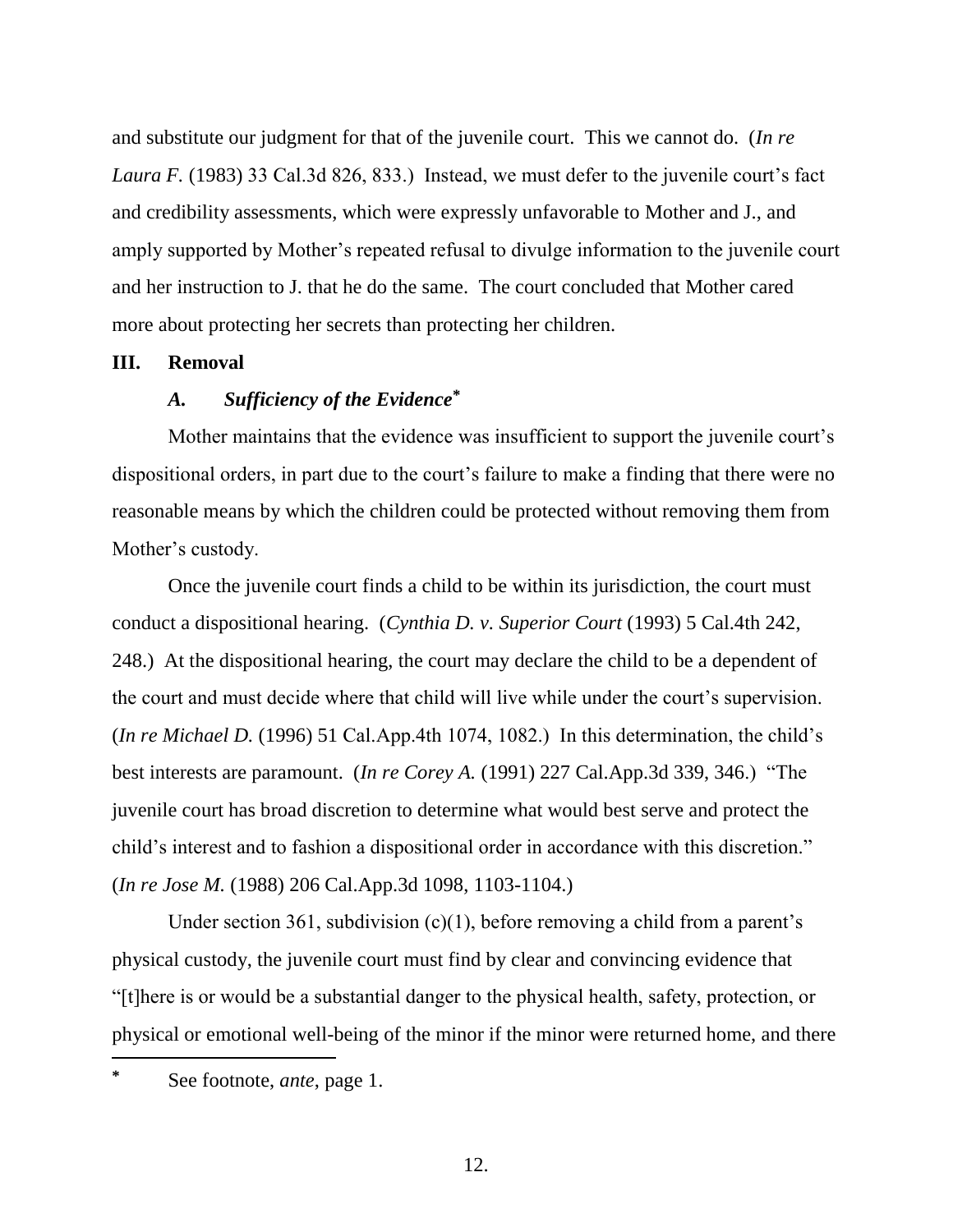are no reasonable means by which the minor"s physical health can be protected without removing the minor from the minor's parent's ... physical custody." "A removal order is proper if it is based on proof of parental inability to provide proper care for the minor and proof of a potential detriment to the minor if he or she remains with the parent. [Citation.] The parent need not be dangerous and the minor need not have been actually harmed before removal is appropriate. The focus of the statute is on *averting harm to the child*. [Citation.]" (*In re Diamond H.* (2000) 82 Cal.App.4th 1127, 1136, italics added, overruled on other grounds in *Renee J. v. Superior Court* (2001) 26 Cal.4th 735, 748, fn. 6.) The court may consider a parent"s past conduct as well as present circumstances. (*In re Troy D.* (1989) 215 Cal.App.3d 889, 900.)

We have already determined that substantial evidence supported the jurisdictional allegations found true under section 300, subdivision (b)—namely, that there was a substantial risk of serious physical harm to the children. For the same reasons discussed above, we conclude the record contained sufficient evidence of a substantial danger to the children's physical health and safety if the children were returned to Mother's custody.

Mother also asserts that the juvenile court failed to make a finding, required by section 361, subdivision (c), that there were no reasonable means by which the children could be protected without removing them from her custody. The record, however, supports such a finding. Mother's problems consisted of more than a single incident of neglect or a readily correctable situation. This was not a case of a filthy house, for example, that might have been corrected with supervision and guidance. (See, e.g., *In re Jeannette S.* (1979) 94 Cal.App.3d 52, 60-61.) Here, the circumstances that put the children at risk had existed for at least three and one-half years and were not the type that could be eliminated by guidance and supervision. The children required a stable and safe home and rational parental care and protection. Something far more than supervision was required to assure the children's safety in Mother's care. Providing Mother with services for her substance abuse and mental health issues would not have adequately protected the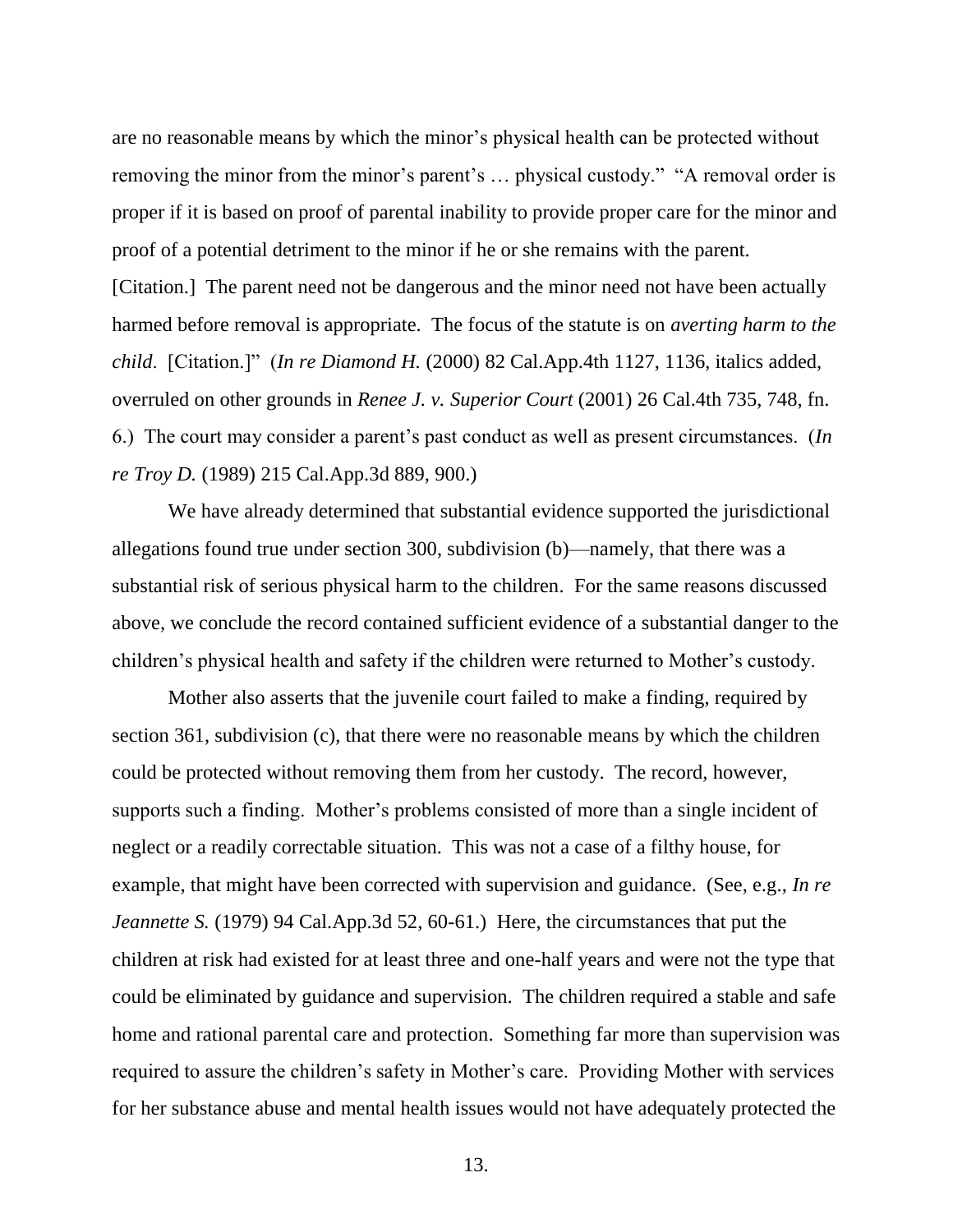children from the risks presented by Mother"s homeless lifestyle, her poor judgment and her misconception that the children were safe in their living arrangements.

When, as here, the juvenile court fails to make a specific finding that there were no less drastic means to protect the children, the error is harmless "where "it is not reasonably probable such finding, if made, would have been in favor of continued parental custody." [Citations.]" (*In re Jason L.* (1990) 222 Cal.App.3d 1206, 1218.) In this case, we are confident the juvenile court would not have made a finding in favor of Mother. Any error was harmless.

#### *B. ICWA Finding*

Mother contends that before the juvenile court could remove her daughter L., an Indian child, from her custody and place her in Father"s custody, the court was required to make a finding, supported by expert testimony, that continued custody of L. by Mother was likely to result in serious emotional or physical damage to L. We disagree.

According to section 361, subdivision  $(c)(1)$ , before the juvenile court can remove a child from a parent's physical custody, it must find by clear and convincing evidence that "[t]here is or would be a substantial danger to the physical health, safety, protection, or physical or emotional well-being of the minor if the minor were returned home, and there are no reasonable means by which the minor"s physical health can be protected without removing the minor from the minor's parent's ... physical custody." This finding must be made to remove a dependent child "from the physical custody of his or her parents or guardian or guardians *with whom the child resides at the time the petition was initiated*." (§ 361, subd. (c), italics added.) In other words, this finding is required even when the child is removed from one parent and placed with the other, noncustodial parent. (See *In re Katrina C.* (1988) 201 Cal.App.3d 540, 548-549.)

A second finding is required in "an Indian child custody proceeding" section 361, subdivision (c)(6), requires that the juvenile court must also find by clear and convincing evidence that "continued custody of the child by the parent or Indian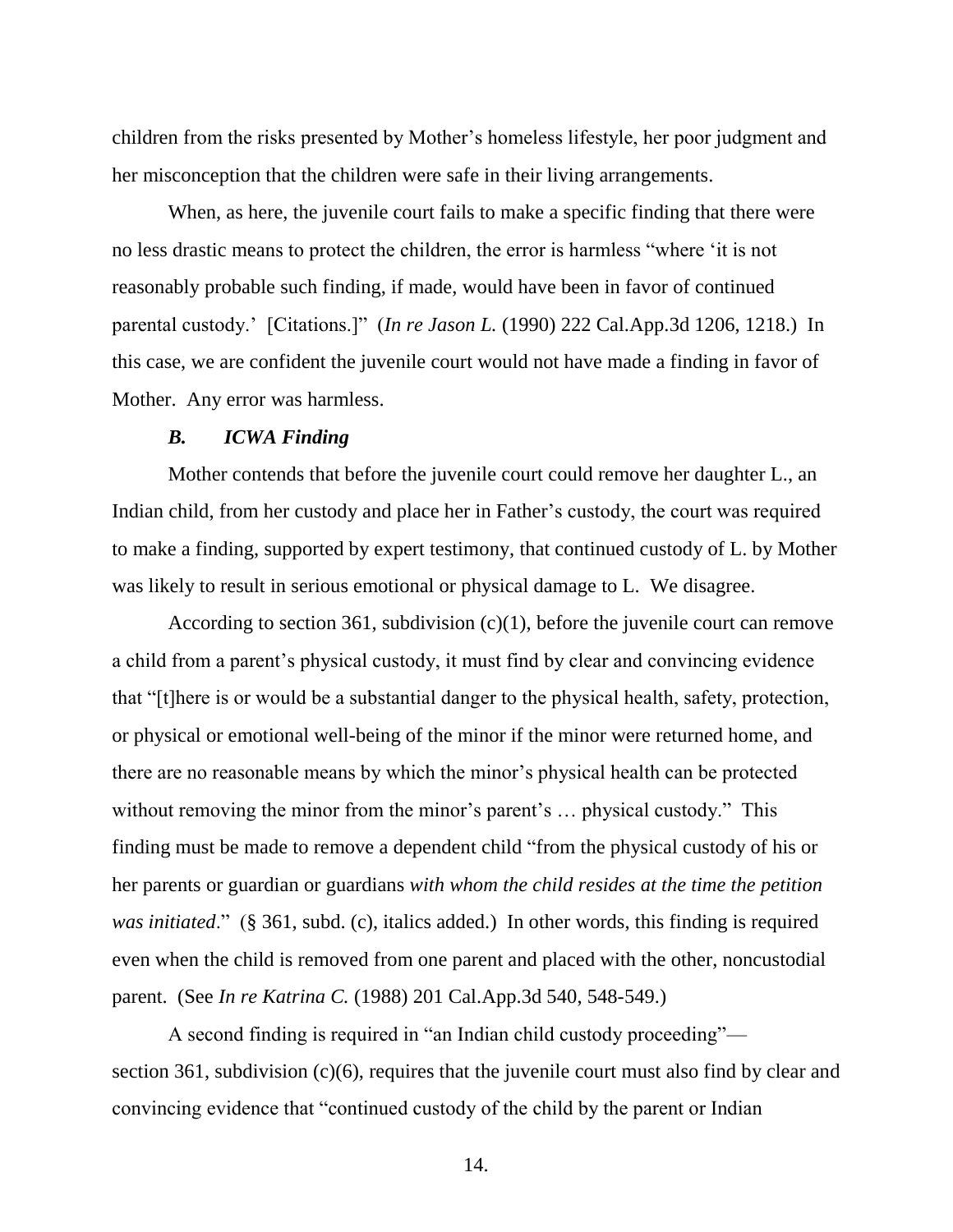custodian is likely to result in serious emotional or physical damage to the child …." Furthermore, "that finding [must be] supported by testimony of a "qualified expert witness' as described in Section 224.6." *(Ibid.)* Mother asserts that the plain language of this provision requires that the juvenile court make this finding even when an Indian child is placed with a noncustodial *parent* rather than in foster care, and thus the juvenile court in this case was required to make this finding, supported by expert testimony, before it could remove L. from Mother"s custody. We disagree.

"In construing a statute, our task is to determine the Legislature"s intent and purpose for the enactment. [Citation.] We look first to the plain meaning of the statutory language, giving the words their usual and ordinary meaning. [Citation.]" (*People v. Garcia* (2002) 28 Cal.4th 1166, 1172.) Our first and most important responsibility in interpreting statutes is to consider the words employed; in the absence of ambiguity or conflict, the words employed by the Legislature control, and there is no need to search for indicia of legislative intent. (*Lungren v. Deukmejian* (1988) 45 Cal.3d 727, 735.) "[W]e presume the Legislature meant what it said. [Citation.] "However, if the statutory language permits more than one reasonable interpretation, courts may consider various extrinsic aids, including the purpose of the statute, the evils to be remedied, the legislative history, public policy, and the statutory scheme encompassing the statute.' [Citations.]" (*People v. Garcia, supra,* at p. 1172.) "To resolve [an] ambiguity, we rely upon well-settled rules. "The meaning of a statute may not be determined from a single word or sentence; the words must be construed in context, and provisions relating to the same subject matter must be harmonized to the extent possible. [Citation.] Literal construction should not prevail if it is contrary to the legislative intent apparent in the statute…. An interpretation that renders related provisions nugatory must be avoided [citation]; each sentence must be read not in isolation but in light of the statutory scheme [citation]; and if a statute is amenable to two alternative interpretations, the one that leads to the more reasonable result will be followed [citation]." [Citations.]" (*People v.*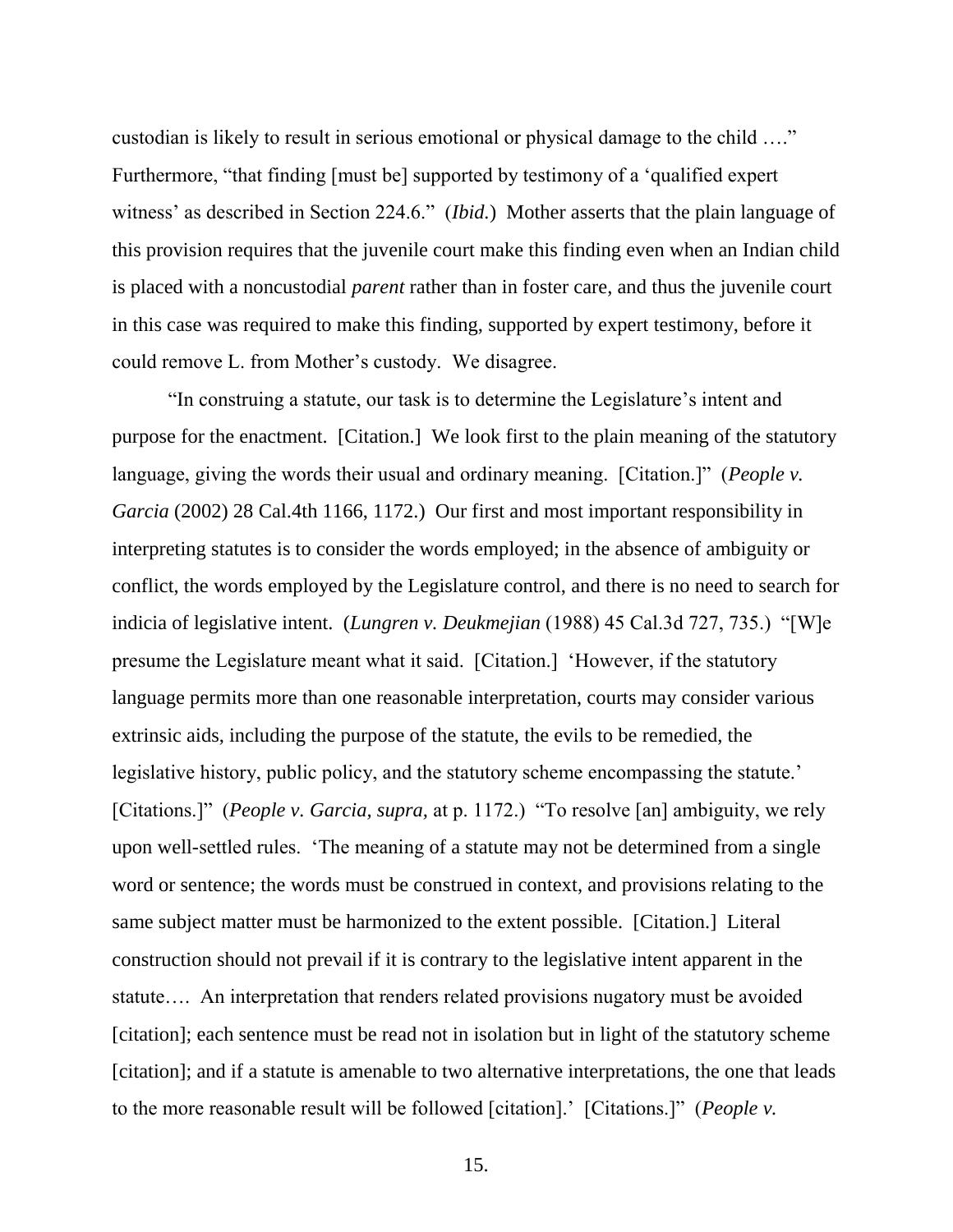*Shabazz* (2006) 38 Cal.4th 55, 67-68; see also *Robert L. v. Superior Court* (2003) 30 Cal.4th 894, 903 [statutory language should not be interpreted in isolation, but must be construed in the context of the entire statute of which it is a part, in order to achieve harmony among the parts].) We must interpret a statute in accord with its legislative intent and where the Legislature expressly declares its intent, we must accept that declaration. (*Tyrone v. Kelley* (1973) 9 Cal.3d 1, 10-11.) Absurd or unjust results will never be ascribed to the Legislature, and a literal construction of a statute will not be followed if it is opposed to its legislative intent. (*Webster v. Superior Court* (1988) 46 Cal.3d 338, 344; *Lungren v. Deukmejian*, *supra*, 45 Cal.3d at p. 735.)

Thus, we begin by examining the plain language of section 361, the relevant portion of which was enacted to incorporate the requirements of ICWA into California"s statutes:

"(c) A dependent child may not be taken from the physical custody of his or her parents or guardian or guardians with whom the child resides at the time the petition was initiated, unless the juvenile court finds clear and convincing evidence of any of the following circumstances listed in paragraphs (1) to (5), inclusive, *and, in an Indian child custody proceeding, paragraph (6)*:

"(1) There is or would be a substantial danger to the physical health, safety, protection, or physical or emotional well-being of the minor if the minor were returned home, and there are no reasonable means by which the minor"s physical health can be protected without removing the minor from the minor's parent's or guardian's physical custody....  $[\P]$  ...  $[\P]$ 

"(6) *In an Indian child custody proceeding*, continued custody of the child by the parent or Indian custodian is likely to result in serious emotional or physical damage to the child, and that finding is supported by testimony of a 'qualified expert witness' as described in Section 224.6."  $(\S 361, \text{subd.} (c)(1) \& (6), \text{italics added.})$ 

An "Indian child custody proceeding" in turn is defined by section 224.1, subdivision (c), as "a 'child custody proceeding' within the meaning of Section 1903 of [ICWA], including a proceeding for temporary or long-term foster care or guardianship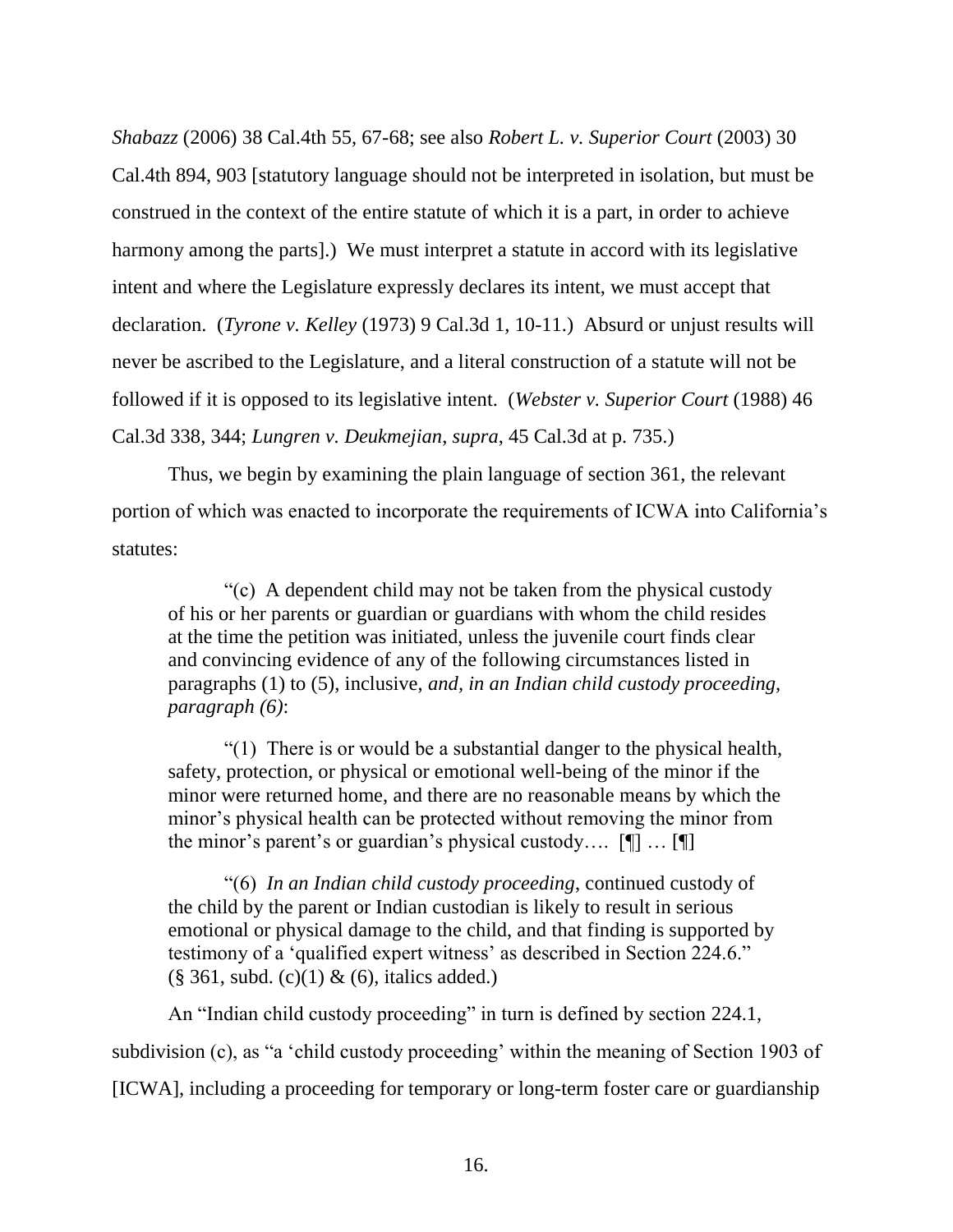placement, termination of parental rights, preadoptive placement after termination of parental rights, or adoptive placement." This list does not include a proceeding in which a dependent child is removed from one parent and placed with the other. Similarly, the ICWA definition referenced in section 224.1 (section 1903 of ICWA) does not refer to placement with a noncustodial parent.**<sup>3</sup>** By expressly including certain placements, the Legislature impliedly excluded others, such as placement with a parent. (See *Imperial Merchant Services, Inc. v. Hunt* (2009) 47 Cal.4th 381, 389 [citing the rule of statutory construction, *expressio unius est exclusio alterius*—to express or include one thing implies the exclusion of the other].) If the Legislature intended to include placement with a parent, we assume it would have expressly done so by adding it to the list.

Furthermore, the plain language of the statute cannot be said to include placement with a parent as a type of foster care placement. Placement with a parent is *not* foster care. (See 25 U.S.C. § 1903(1)(i); see also, e.g., *In re Nicholas H.* (2003) 112 Cal.App.4th 251, 262-265 [discussing different considerations for juvenile court and different schemes when child is placed with noncustodial parent rather than in foster care].) Section 1903 of ICWA defines "foster care placement" as "any action *removing* 

**<sup>3</sup>** Section 1903 of ICWA (25 U.S.C. § 1903) provides: "**(1)** "child custody proceeding' shall mean and include—[¶] **(i)** 'foster care placement' which shall mean any action removing an Indian child from its parent or Indian custodian for temporary placement in a foster home or institution or the home of a guardian or conservator where the parent or Indian custodian cannot have the child returned upon demand, but where parental rights have not been terminated; [¶] **(ii)** "termination of parental rights" which shall mean any action resulting in the termination of the parent-child relationship; [¶] **(iii)** 'preadoptive placement' which shall mean the temporary placement of an Indian child in a foster home or institution after the termination of parental rights, but prior to or in lieu of adoptive placement; and [¶] **(iv)** "adoptive placement" which shall mean the permanent placement of an Indian child for adoption, including any action resulting in a final decree of adoption. [¶] Such term or terms shall not include a placement based upon an act which, if committed by an adult, would be deemed a crime or upon an award, in a divorce proceeding, of custody to one of the parents." (See also 25 C.F.R. § 23.2, reiterating this provision.)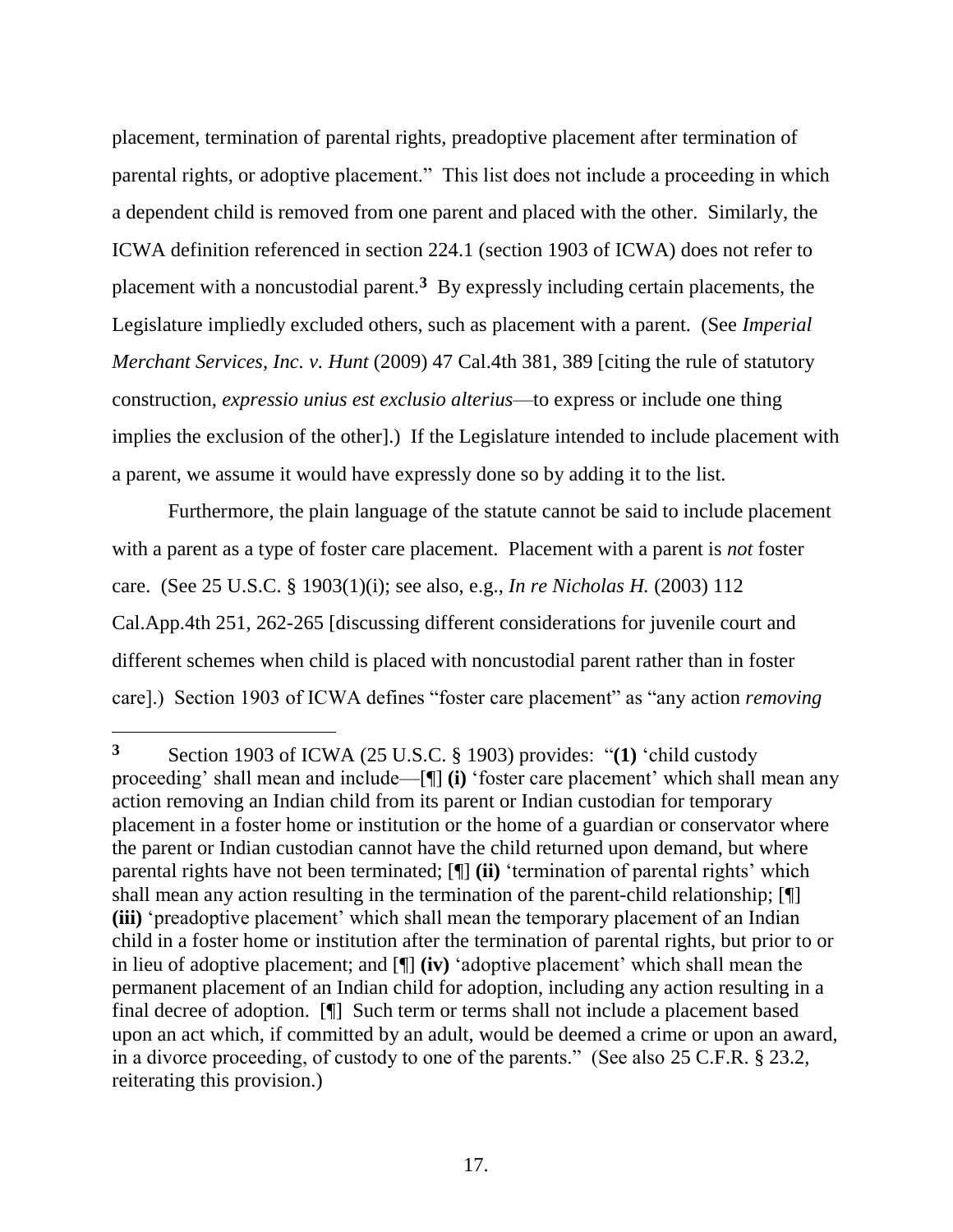*an Indian child from its parent* or Indian custodian *for temporary placement in a foster home* or institution or the home of a guardian or conservator where the parent or Indian custodian cannot have the child returned upon demand, but where parental rights have not been terminated  $\ldots$ " (25 U.S.C. § 1903(1)(i), italics added.)

Thus, the plain language of section 361, subdivision (c)(6), establishes that the statute applies only in an "Indian child custody proceeding," the definition of which expressly includes various proceedings, but *not* a proceeding for placement with a *parent*. (§ 224.1, subd. (c); 25 U.S.C. § 1903.) Accordingly, the finding under that provision and the expert testimony to support it are not required when an Indian child is placed with a parent.

Although we believe the statutory language is unambiguous, we note for good measure that this reading comports with the remainder of the ICWA statutory scheme and the express purpose of ICWA. We briefly note some examples supporting the conclusion that ICWA does not apply to a proceeding to place an Indian child with a *parent.*

First, section 1912(e) of ICWA—the federal counterpart to section 361, subdivision (c)(6)—addresses only foster care in this context: "No foster care placement may be ordered in such proceeding in the absence of a determination, supported by clear and convincing evidence, including testimony of qualified expert witnesses, that the continued custody of the child by the parent or Indian custodian is likely to result in serious emotional or physical damage to the child." (25 U.S.C. § 1912(e).)

Likewise, the California Rule of Court that implements section 361, subdivision (c)(6), also notes the foster care context, providing that "[i]n any child custody proceeding listed in rule 5.480, the court may not order placement of an Indian child unless it finds by clear and convincing evidence that continued custody with the parent or Indian custodian is likely to cause the Indian child serious emotional or physical damage and it considers evidence regarding prevailing social and cultural standards of the child's tribe, including that tribe's family organization and child-rearing practices. [¶]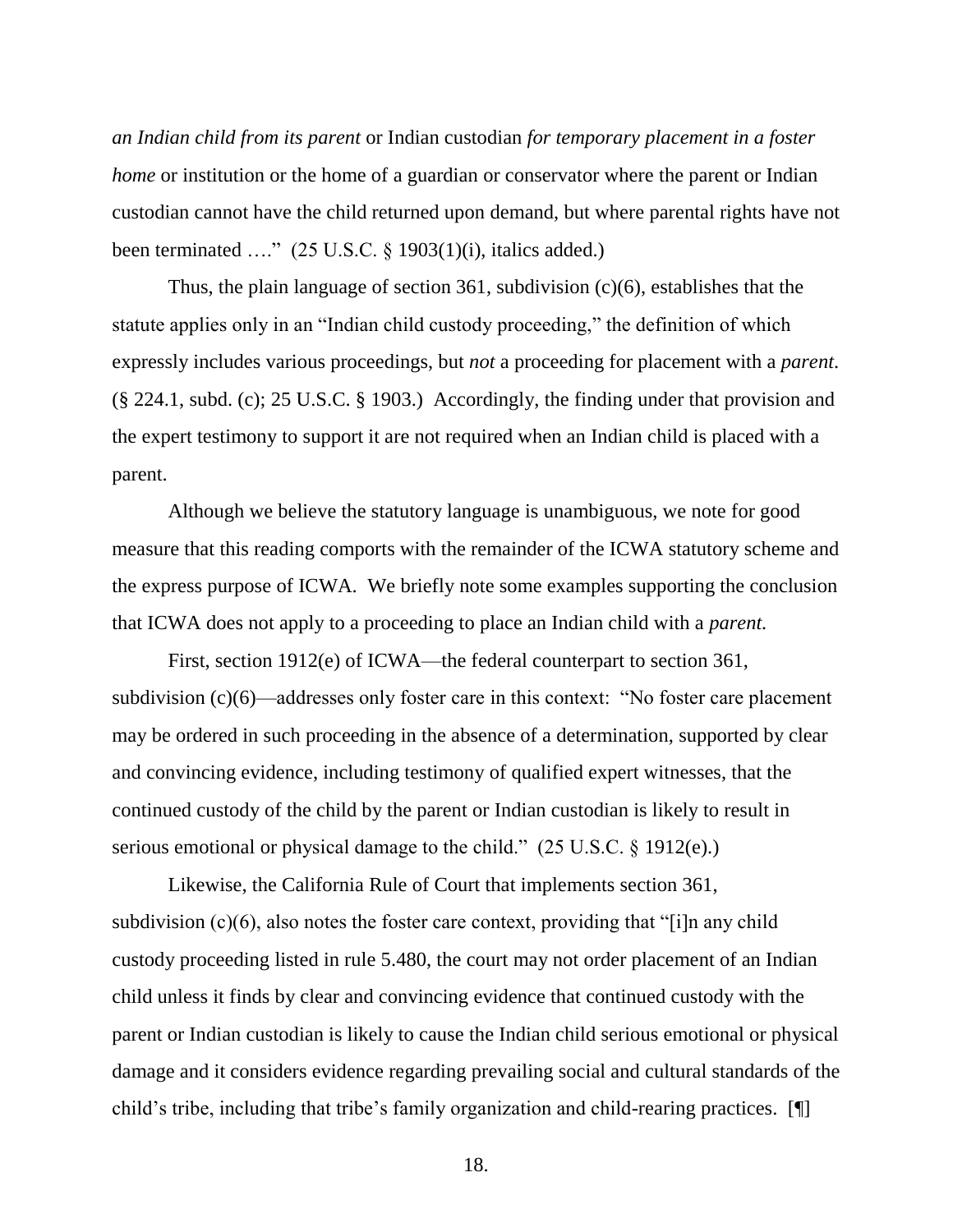(1) Testimony by a "qualified expert witness," as defined in … section 224.6 … is required before a court orders a child placed *in foster care* or terminates parental rights." (Cal. Rules of Court, rule 5.484(a), italics added.)**<sup>4</sup>**

The notice provision of ICWA also reflects the same purpose, coming into play when the Agency seeks foster care placement and the juvenile court has reason to believe the child is an Indian child. (25 U.S.C. § 1912(a) ["In any involuntary proceeding in a State court, where the court knows or has reason to know that an Indian child is involved, *the party seeking the foster care placement of … an Indian child* shall notify the parent or Indian custodian and the Indian child's tribe ...."]; 25 C.F.R. § 23.11(a); see, e.g., *In re Alexis H*. (2005) 132 Cal.App.4th 11, 15 [because agency sought neither foster care nor adoption, ICWA seemingly did not apply]; *In re Jennifer A.* (2002) 103 Cal.App.4th 692, 699-701 [although child ultimately placed with father, ICWA applied where child was initially in foster care and agency sought continued foster care placement]; see also *In Interest of J.R.H.* (Iowa 1984) 358 N.W.2d 311, 321-322.)

Finally, the legislative intent behind ICWA expressly focuses on the removal of Indian children from their *homes and parents*, and placement in *foster or adoptive homes*. In establishing ICWA, Congress found "that an alarmingly high percentage of Indian families are broken up by the removal, often unwarranted, of their children from them by

**<sup>4</sup>** California Rules of Court, rule 5.480 states that the rules "addressing [ICWA] as codified in various sections of the California Family, Probate, and Welfare and Institutions Codes, appl[y] to all proceedings involving Indian children *that may result in an involuntary foster care placement*; guardianship or conservatorship placement; custody placement under Family Code section 3041; declaration freeing a child from the custody and control of one or both parents; termination of parental rights; or adoptive placement, including: [¶] (1) Proceedings under Welfare and Institutions Code section 300 et seq., and sections 601 and 602 et seq. *in which the child is at risk of entering foster care or is in foster care*, including detention hearings, jurisdiction hearings, disposition hearings, review hearings, hearings under section 366.26, and subsequent hearings affecting the status of the Indian child …."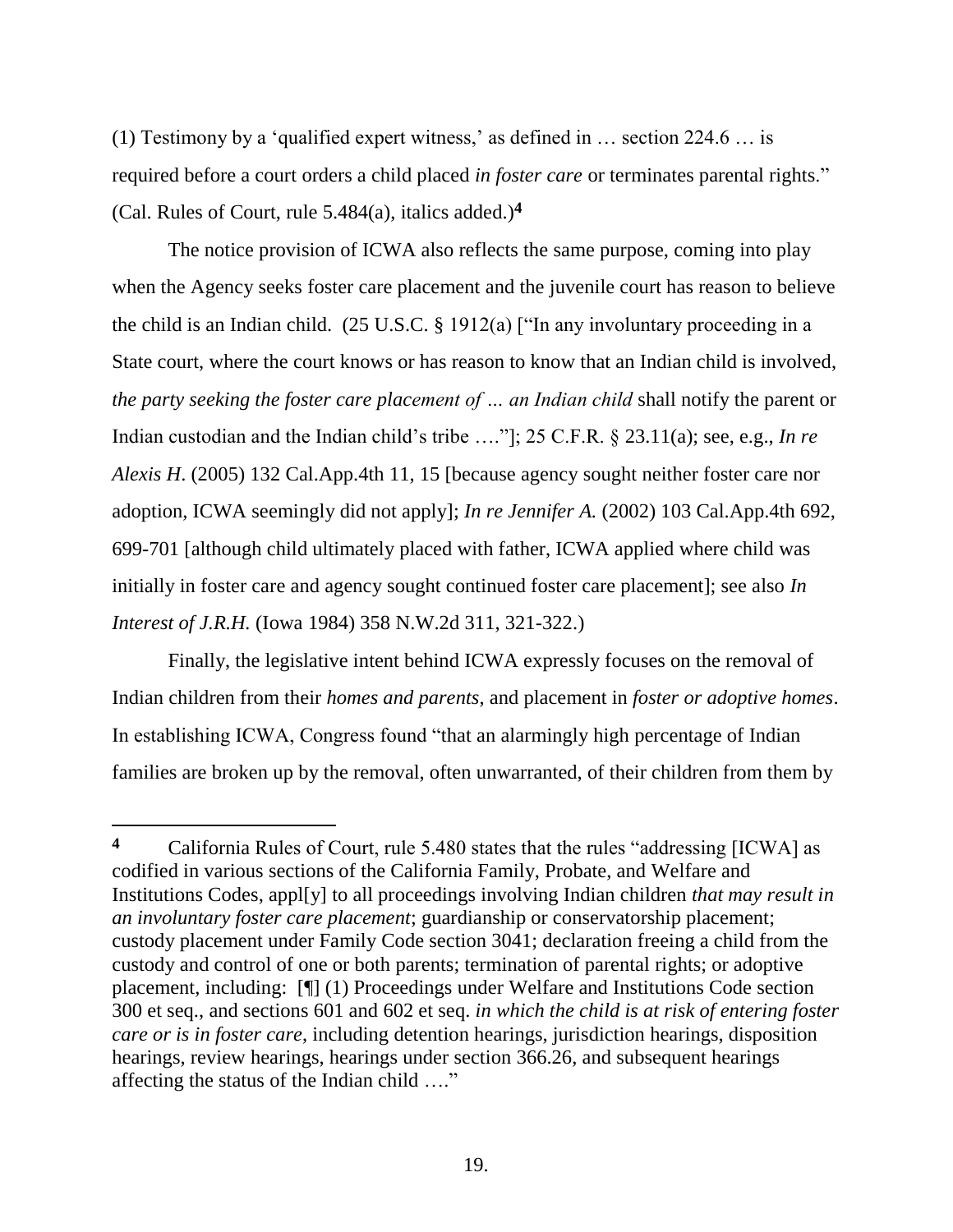nontribal public and private agencies and that an alarmingly high percentage of such children are placed in *non-Indian foster and adoptive homes and institutions* …." (25 U.S.C. § 1901, italics added.) Thus, Congress declared its policy "to protect the best interests of Indian children and to promote the stability and security of Indian tribes and families by the establishment of minimum Federal standards for the removal of Indian children *from their families* and the placement of such children *in foster or adoptive homes* which will reflect the unique values of Indian culture, and by providing for assistance to Indian tribes in the operation of child and family service programs." (25 U.S.C. § 1902, italics added; 25 C.F.R. § 23.3.) Following suit, the California Legislature declared that "[t]he state is committed to protecting the essential tribal relations and best interest of an Indian child by promoting practices, in accordance with [ICWA] (25 U.S.C. Sec. 1901 et seq.) and other applicable law, designed to prevent the child"s involuntary *out-of-home placement* and, whenever that placement is necessary or ordered, by placing the child, whenever possible, in a placement that reflects the unique values of the child"s tribal culture and is best able to assist the child in establishing, developing, and maintaining a political, cultural, and social relationship with the child's tribe and tribal community."  $(\S$  224, subd. (a)(1), italics added.)

In sum, the plain language of section 361, subdivision (c)(6), demonstrates that it does not apply to placement of an Indian child with a *parent*, and this conclusion comports with the Legislature"s intent and the purpose of ICWA. Thus, a finding under section 361, subdivision (c)(6), and the expert testimony to support it were not required to remove L. from Mother and place her in Father"s custody. If the Agency seeks foster care placement of L. in the future, the requirements under ICWA will again become an issue.**<sup>5</sup>**

**<sup>5</sup>** Accordingly, the Cherokee Nation responded to the placement of L. with Father, as follows: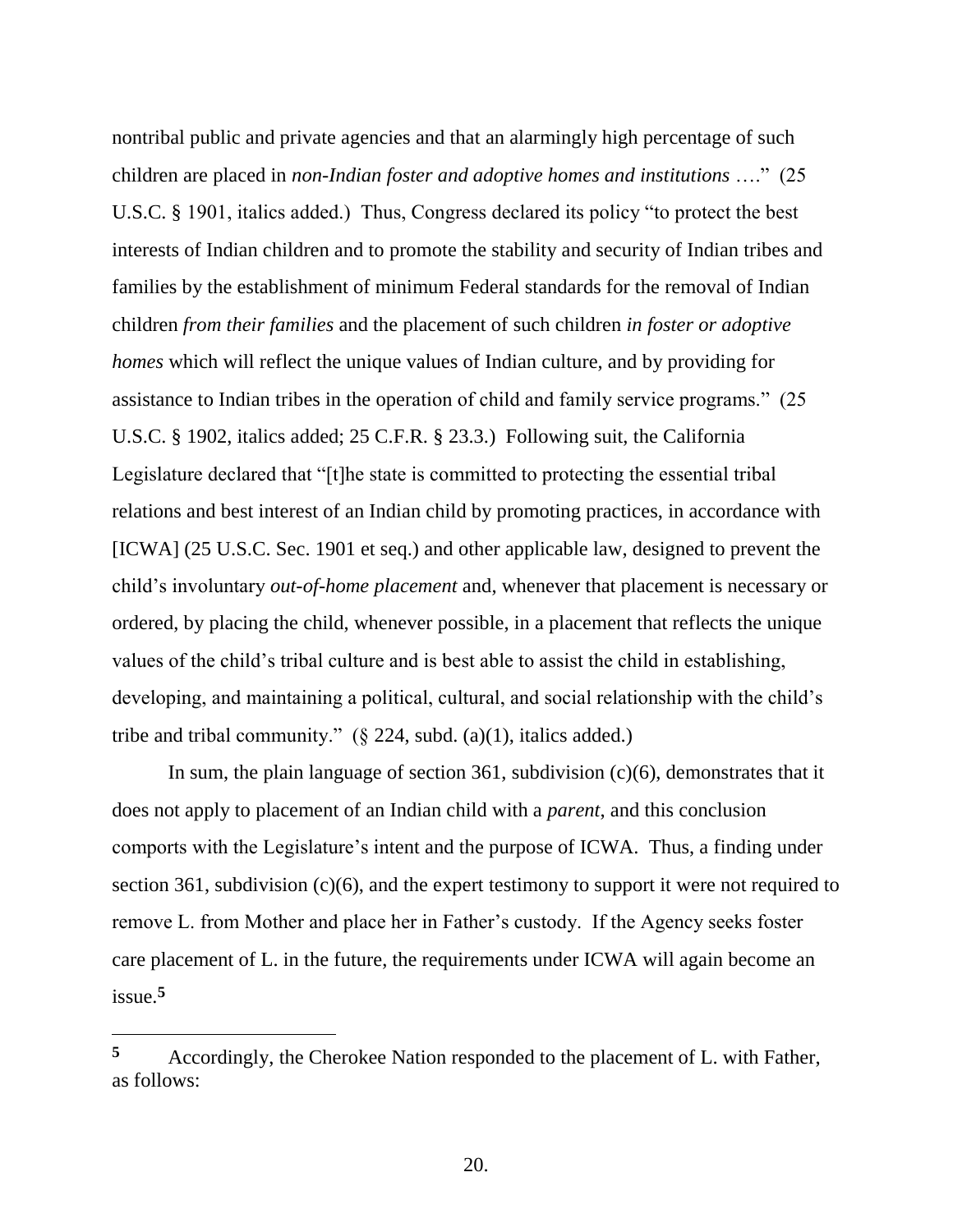### *C. Arrangement for L.'s Care with Grandparents\**

Mother asserts that even if we conclude placement with a parent does not require the additional finding under section 361, subdivision  $(c)(6)$ , in this case, L.'s placement with Father was in effect a *foster care* placement because L. stayed with the grandparents while Father attended a residential treatment program. This is simply not the law. First, L. was placed in the custody of Father, not a foster parent. Second, once L. was placed in Father's custody, Father was permitted to arrange for L.'s care if he was not available to care for her during his relatively short absence.**<sup>6</sup>** (See *In re Isayah C.* (2004) 118 Cal.App.4th 684, 700 [incarcerated parent may have custody "even while delegating the day-to-day care of that child to a third party for a limited period of time" where parent is able to make appropriate arrangements for child"s care during the parent"s relatively short incarceration]; *In re S.D.* (2002) 99 Cal.App.4th 1068, 1077 [juvenile dependency system has no jurisdiction to intervene when incarcerated parent delegates care of his or her child to a suitable caretaker and there is no other basis for jurisdiction under section 300]; *In re Brittany S.* (1993) 17 Cal.App.4th 1399, 1402 [no go-to-prison, lose-your-child rule].) Here, Father arranged for L. to be in the grandparents' care—an arrangement made known to the juvenile court. This was not a foster care placement and a finding under section 361, subdivision (c)(6), was not required on that basis.**<sup>7</sup>**

 $\overline{a}$ 

**<sup>6</sup>** The social worker predicted the treatment would last about 60 days.

<sup>&</sup>quot;The child, [L.], is currently placed back in the home of [Father]. The Cherokee Nation has staffed the case detailed in the above stated action and have determined to **not**  intervene at this time due to the child"s in home placement. If the child is removed from the home and the department seeks foster care placement or termination of parental rights, the Cherokee Nation requests to be notified in accordance with 25 U.S.C. § 1901 et seq."

**<sup>\*</sup>** See footnote, *ante*, page 1.

**<sup>7</sup>** We also reject any other arguments made by Mother based on the premise that L. was placed in foster care.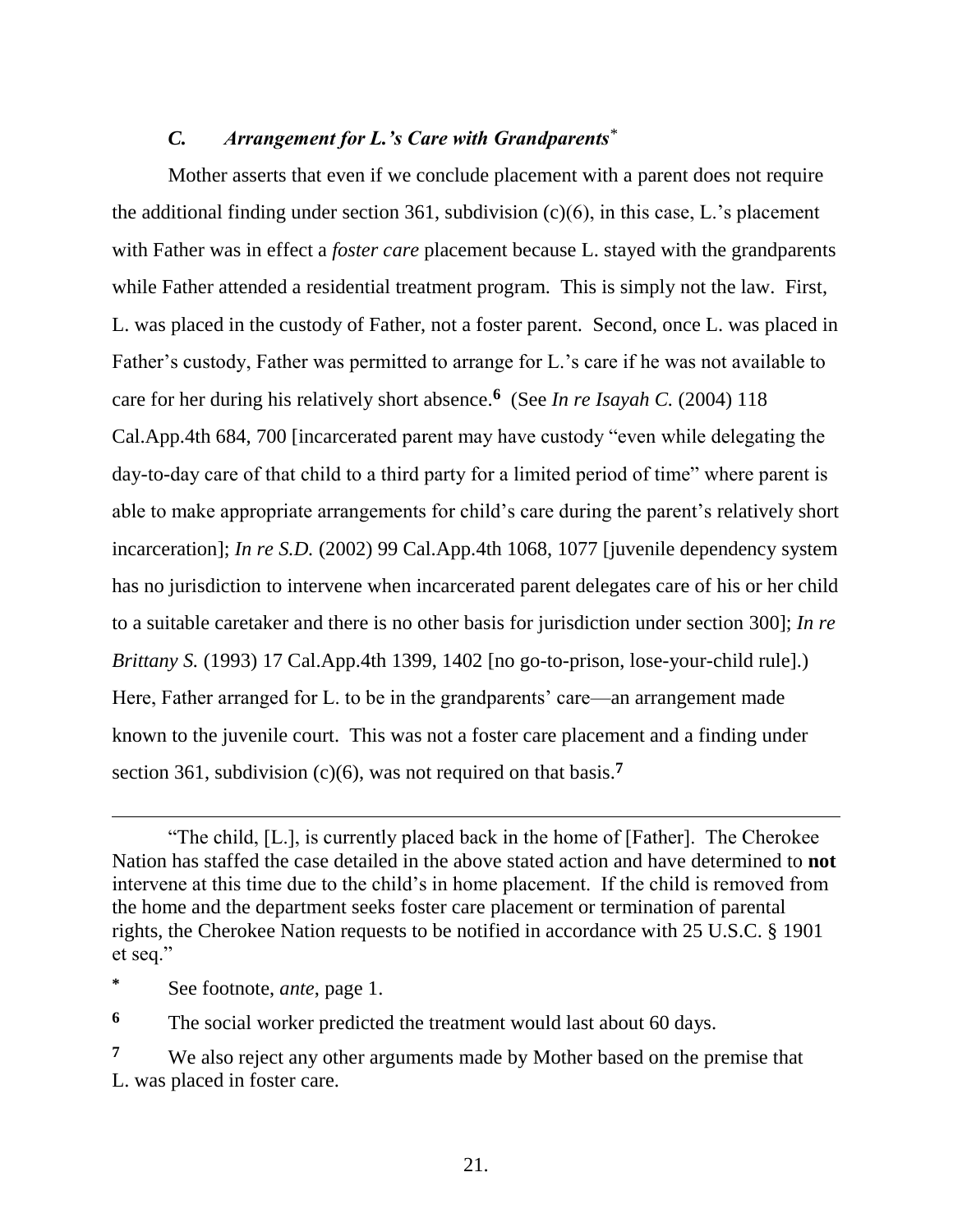### *D. L.'s Best Interest\**

Mother also contends that L.'s placement with Father was not in L.'s best interest because Father had a substance abuse problem and an extensive criminal history. Mother suggests a maternal aunt was a possible and more appropriate placement than Father. Mother states she "would have been happier with [L.] in foster care than placed with [Father]" and "[e]ven the maternal aunt was irate" about the placement.

At the detention hearing, the court stated that the Agency had not presented any evidence to show that L.'s placement with Father would be detrimental or dangerous. At that time, Father claimed he was clean and sober. By the time of the dispositional hearing, Father had admitted relapsing and was planning to attend a residential treatment. At this point, the court had "real concerns" about Father"s drug abuse, but was pleased that he had decided to seek recovery treatment. The court stated that it would probably remove L. from Father"s custody at that time, except that L. was most likely an Indian child and, without the requisite expert testimony, the court's "hands [were] tied for removal."

Placement with the noncustodial parent is the statutorily preferred placement. (*In re Austin P.* (2004) 118 Cal.App.4th 1124, 1132.) Section 361.2, subdivision (a), provides:

"When a court orders removal of a child pursuant to Section 361, the court shall first determine whether there is a parent of the child, with whom the child was not residing at the time that the events or conditions arose that brought the child within the provisions of Section 300, who desires to assume custody of the child. If that parent requests custody, the court *shall* place the child with the parent *unless* it finds that placement with that parent would be detrimental to the safety, protection, or physical or emotional well-being of the child." (Italics added.)

**<sup>\*</sup>** See footnote, *ante*, page 1.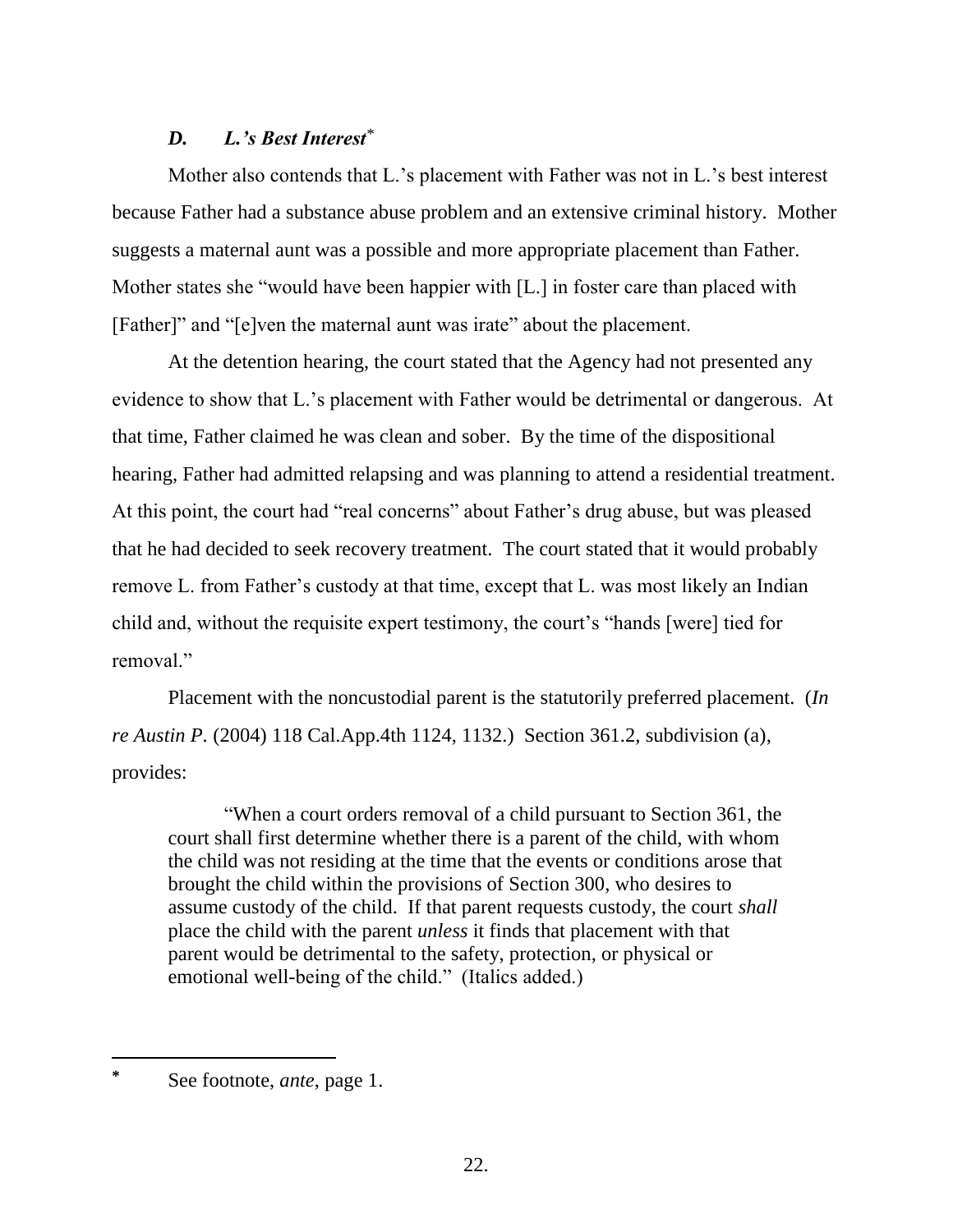Thus, the juvenile court in this case was *required* to place L. with Father *unless* it found that doing so "would be detrimental to the safety, protection, or physical or emotional well-being of [L.]" (§ 361.2, subd. (a).) Furthermore, as we have explained, before the court could place L. with someone *other than Father* (i.e., in foster care), the court required expert testimony to support a finding under section 361, subdivision (c)(6), that "continued custody of the child by [Mother] … [was] likely to result in serious emotional or physical damage to  $[L]$  ...." (§ 361, subd. (c)(6).) Here, no such expert testimony was presented and, as the court understood, it was therefore precluded from placing L. in foster care.

Nevertheless, we believe substantial evidence supported a finding that placing L. with Father would not be detrimental to L.'s safety, protection, or physical or emotional well-being. The Agency continued to recommend placement with Father even after his relapse was discovered. Father was providing L. a stable home. L. reported feeling safe and secure in Father"s home, and she expressed no concerns. She would be in the care of the grandparents while Father received treatment for his substance abuse. She had been cared for by the grandparents in the past and had a good relationship with them. The social worker deemed this a reasonable plan because of L.'s older age, her willingness to remain in the care of Father, and the grandparents' supportiveness and willingness to provide a home for L. during Father"s absence.